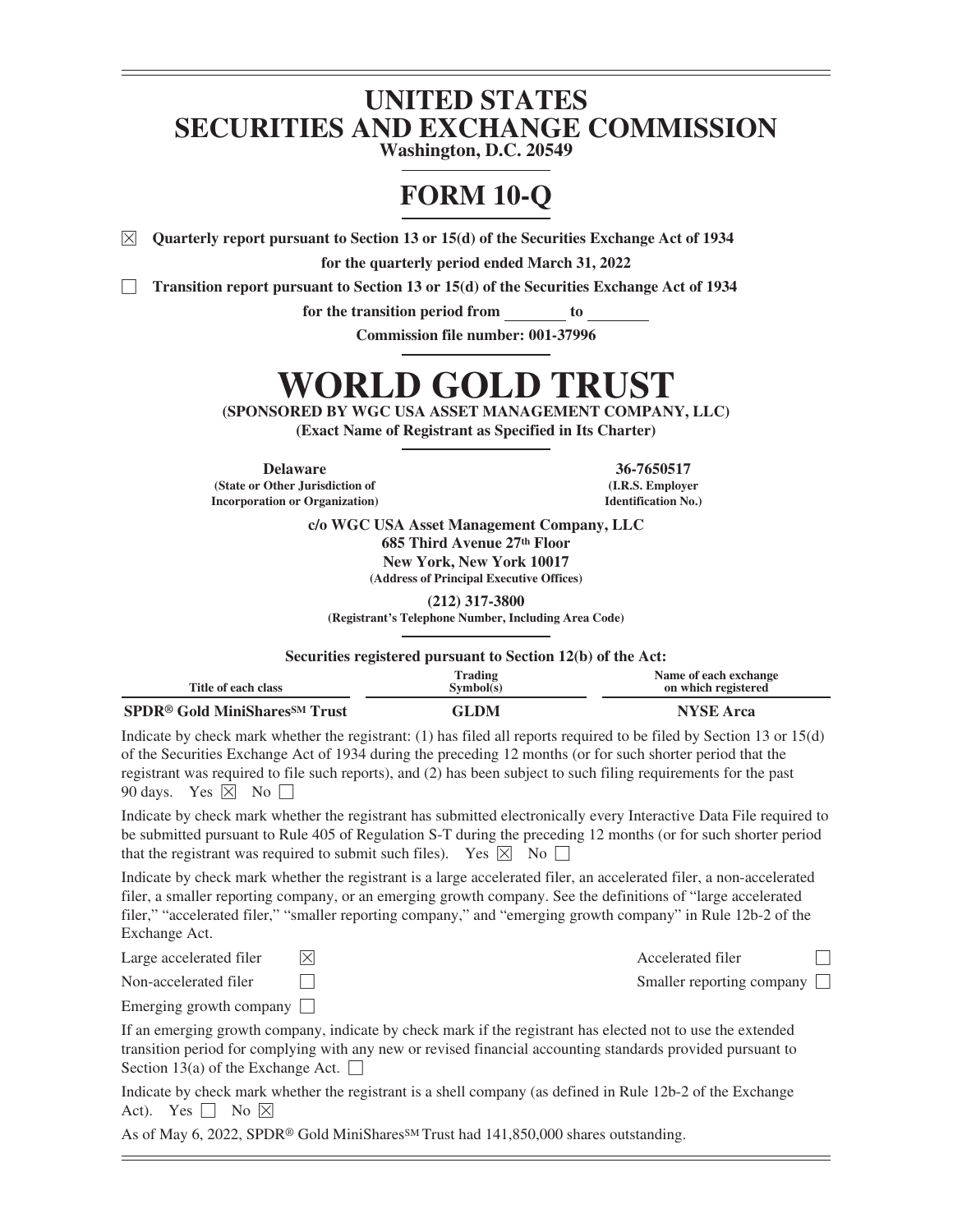# **WORLD GOLD TRUST INDEX**

|          | PART I - FINANCIAL INFORMATION                                                                         |                |
|----------|--------------------------------------------------------------------------------------------------------|----------------|
| Item 1.  | Financial Statements (Unaudited)                                                                       |                |
|          | Combined Statements of Financial Condition of World Gold Trust at March 31, 2022                       |                |
|          |                                                                                                        | -1             |
|          | Combined Schedules of Investment of World Gold Trust at March 31, 2022 (unaudited) and                 |                |
|          |                                                                                                        | 2              |
|          | Unaudited Combined Statements of Operations of World Gold Trust for the three months ended             |                |
|          |                                                                                                        | 3              |
|          | Unaudited Combined Statements of Cash Flows of World Gold Trust for the three and six                  |                |
|          |                                                                                                        | $\overline{4}$ |
|          | Unaudited Combined Statements of Changes in Net Assets of World Gold Trust for the three and           |                |
|          |                                                                                                        | 5              |
|          | Statements of Financial Condition of SPDR® Gold MiniShares <sup>SM</sup> Trust at March 31, 2022       |                |
|          |                                                                                                        | 6              |
|          | Schedules of Investment of SPDR® Gold MiniShares <sup>SM</sup> Trust at March 31, 2022 (unaudited) and |                |
|          |                                                                                                        | 7              |
|          | Unaudited Statements of Operations of SPDR ® Gold MiniShares <sup>SM</sup> Trust for the three and six |                |
|          |                                                                                                        | 8              |
|          | Unaudited Statements of Cash Flows of SPDR ® Gold MiniShares <sup>SM</sup> Trust for the three and six |                |
|          |                                                                                                        | 9              |
|          | Unaudited Statements of Changes in Net Assets of SPDR® Gold MiniShares <sup>SM</sup> Trust for the     |                |
|          |                                                                                                        | 10             |
|          |                                                                                                        | 11             |
| Item 2.  | Management's Discussion and Analysis of Financial Condition and Results of Operations                  | 17             |
| Item 3.  |                                                                                                        | 21             |
| Item 4.  |                                                                                                        | 21             |
|          |                                                                                                        | 21             |
| Item 1.  |                                                                                                        | 21             |
| Item 1A. |                                                                                                        | 21             |
| Item 2.  |                                                                                                        | 22             |
| Item 3.  |                                                                                                        | 22             |
| Item 4.  |                                                                                                        | 22             |
| Item 5.  |                                                                                                        | 22             |
| Item 6.  |                                                                                                        |                |
|          |                                                                                                        | 25             |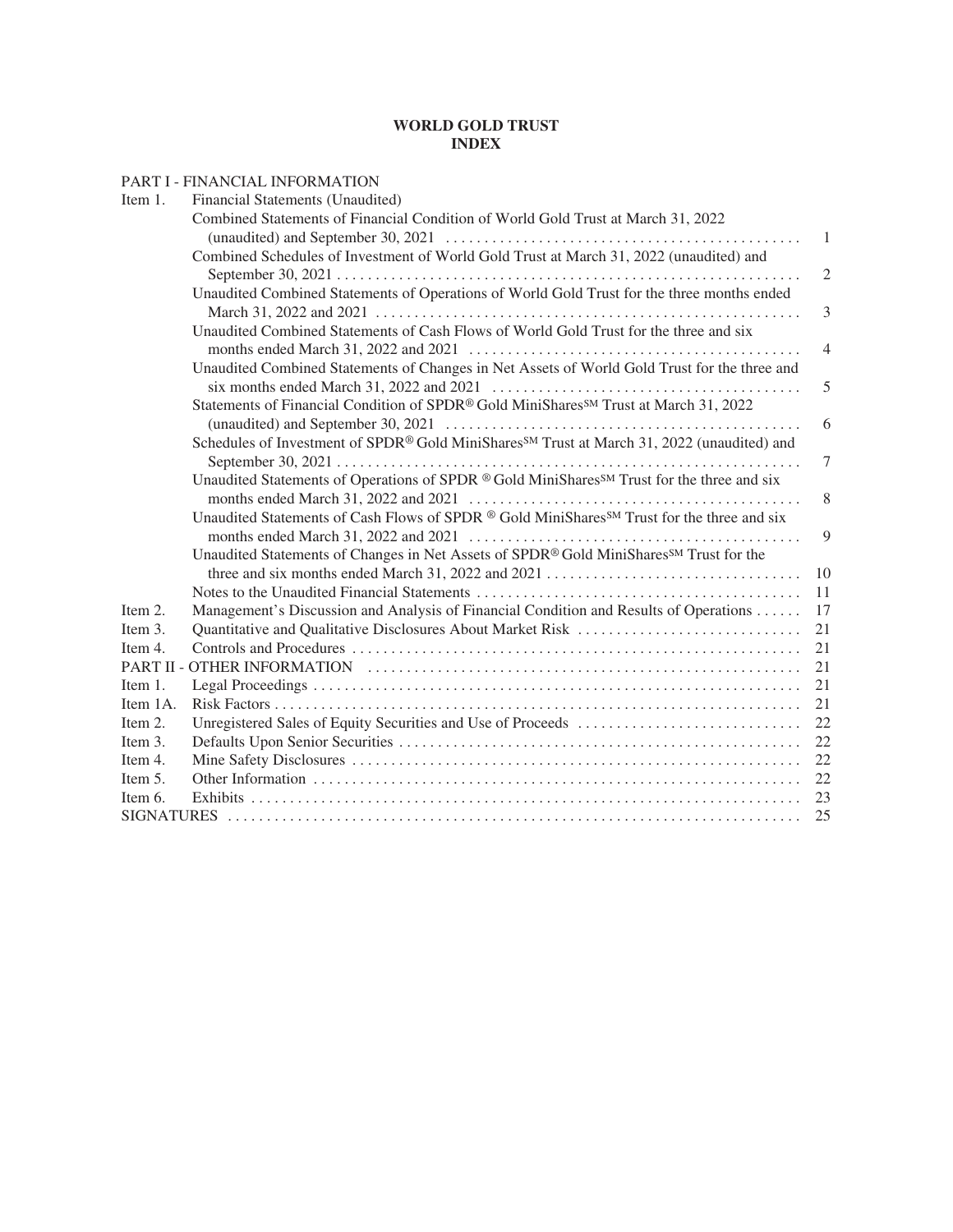# <span id="page-2-1"></span><span id="page-2-0"></span>**PART I—FINANCIAL INFORMATION:**

# **Item 1. Financial Statements (Unaudited)**

# <span id="page-2-2"></span>**Combined Statements of Financial Condition**

at March 31, 2022 (unaudited) and September 30, 2021

| (Amounts in 000's of US\$)                                                              |    | Mar-31, 2022<br>(unaudited) |    | Sep-30, 2021 |
|-----------------------------------------------------------------------------------------|----|-----------------------------|----|--------------|
| <b>ASSETS</b>                                                                           |    |                             |    |              |
| Investments in Gold, at fair value (cost \$4,585,122 and \$4,237,696 at March 31, 2022) |    |                             |    |              |
| and September 30, 2021, respectively)                                                   |    | \$5,184,389 \$4,387,731     |    |              |
|                                                                                         |    | 38,586                      |    |              |
|                                                                                         |    |                             |    | \$4,387,731  |
| <b>LIABILITIES</b>                                                                      |    |                             |    |              |
|                                                                                         |    | 420 \$                      |    | 666          |
|                                                                                         | -S | 420                         | -S | 666          |
|                                                                                         |    |                             |    | \$4,387,065  |
|                                                                                         |    |                             |    |              |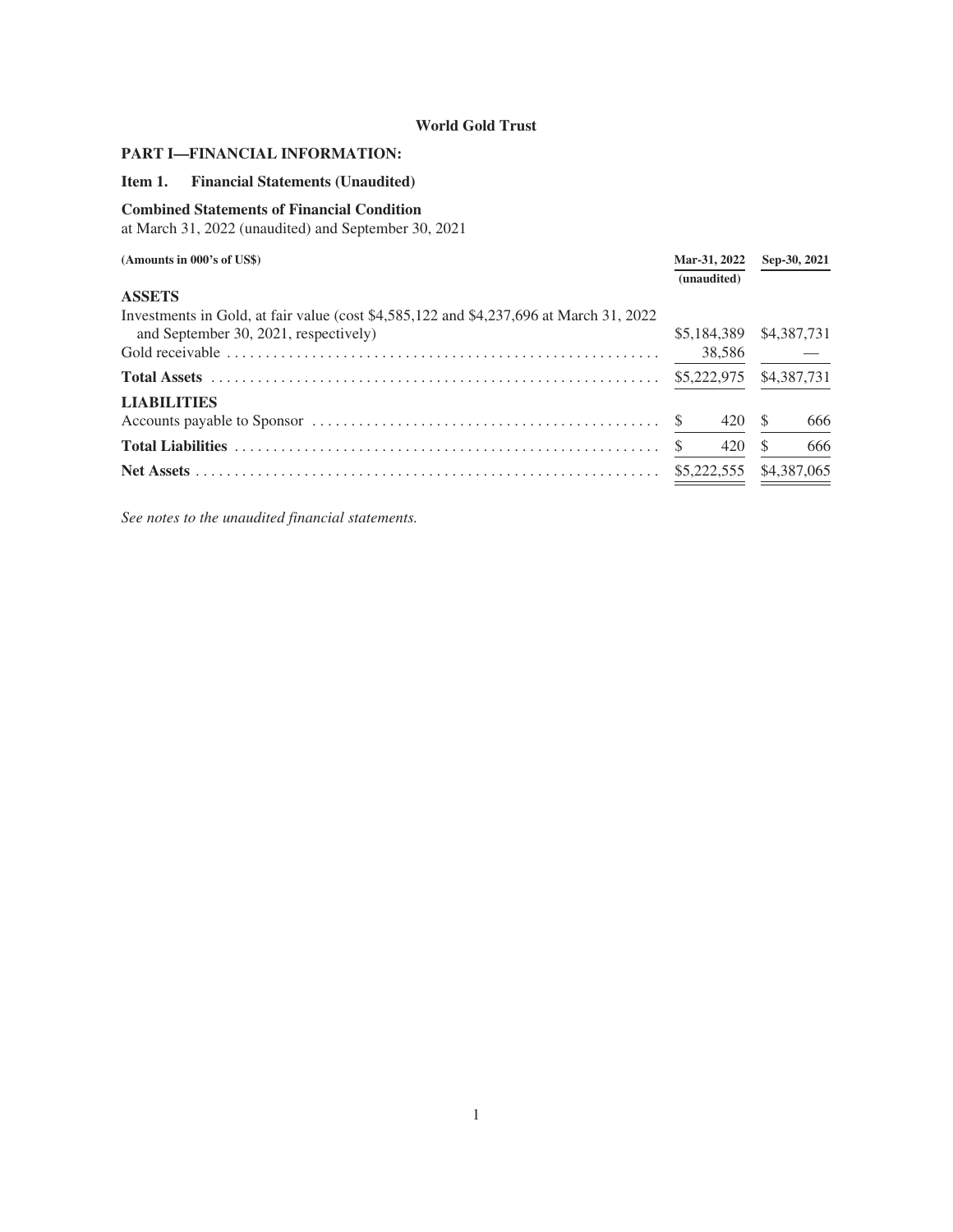# <span id="page-3-0"></span>**Combined Schedules of Investment**

| (Amounts in 000's except for percentages)                                              | <b>Ounces of</b>         |             |                   | $\%$ of                      |
|----------------------------------------------------------------------------------------|--------------------------|-------------|-------------------|------------------------------|
| <b>March 31, 2022</b>                                                                  | gold                     | Cost        | <b>Fair Value</b> | <b>Net Assets</b>            |
| (unaudited)                                                                            |                          |             |                   |                              |
| Investment in Gold $\dots \dots \dots \dots \dots \dots \dots \dots \dots \dots \dots$ | 2,669.4                  | \$4,585,122 | \$5,184,389       | 99.27%                       |
|                                                                                        |                          | \$4,585,122 | \$5,184,389       | 99.27%                       |
|                                                                                        |                          |             | 38,166            | $0.73\%$                     |
| Net Assets                                                                             |                          |             | \$5,222,555       | 100.00%                      |
| September 30, 2021                                                                     | <b>Ounces of</b><br>gold | Cost        | <b>Fair Value</b> | $\%$ of<br><b>Net Assets</b> |
| Investment in Gold                                                                     | 2,517.6                  | \$4,237,696 | \$4,387,731       | 100.02%                      |
|                                                                                        |                          | \$4,237,696 | \$4,387,731       | $100.02\%$                   |
| Liabilities in excess of other assets $\dots \dots \dots \dots \dots \dots \dots$      |                          |             | (666)             | $(0.02)\%$                   |
| Net Assets                                                                             |                          |             | \$4,387,065       | 100.00%                      |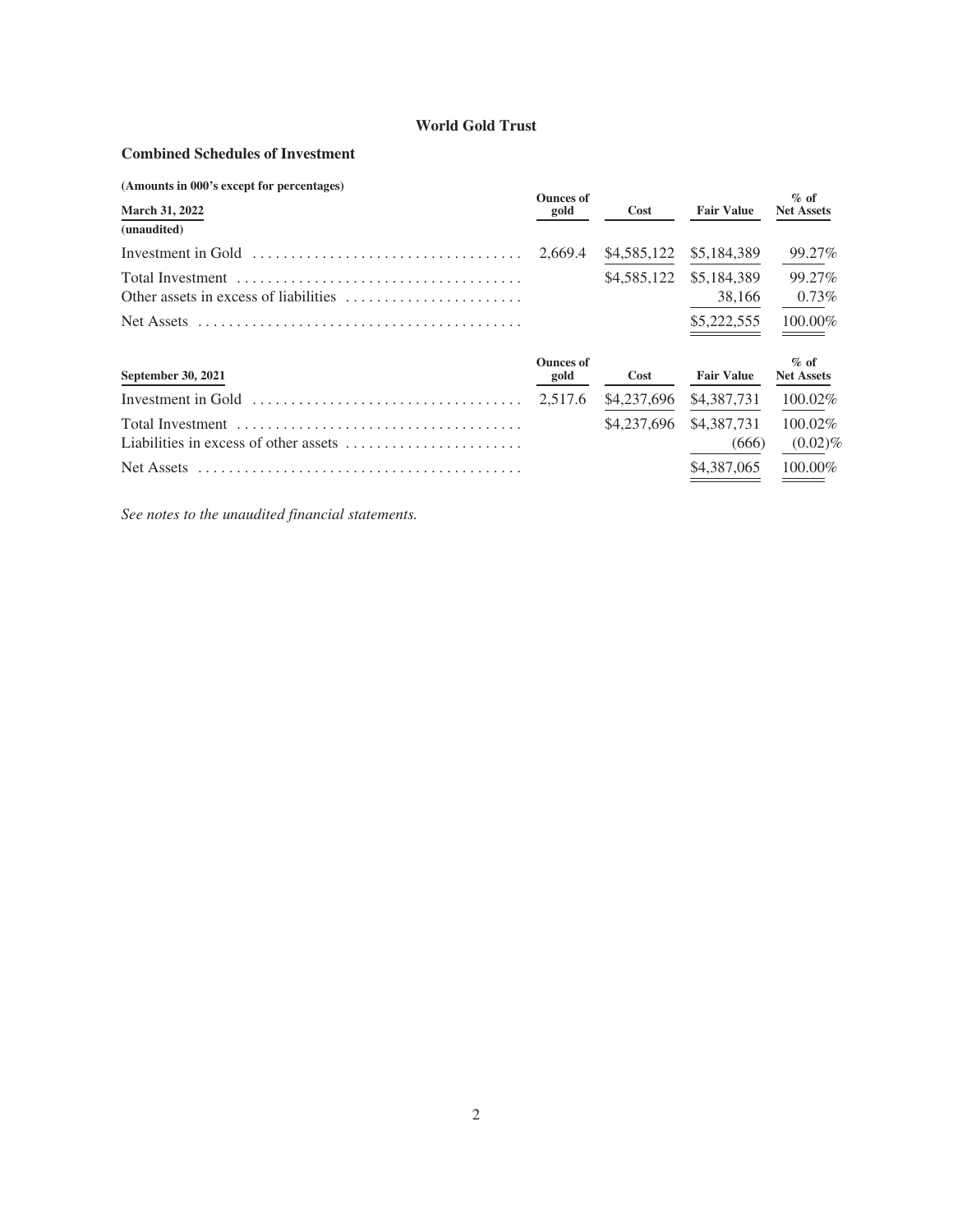#### <span id="page-4-0"></span>**Unaudited Combined Statements of Operations**

For the three and six months ended March 31, 2022 and March 31, 2021

| (Amounts in 000's of US\$)                                                                                                   | <b>Three Months</b><br><b>Ended</b><br>Mar-31, 2022 | <b>Three Months</b><br><b>Ended</b><br>Mar-31, 2021 | <b>Six Months</b><br><b>Ended</b><br>Mar-31, 2022 | <b>Six Months</b><br><b>Ended</b><br>Mar-31, 2021 |
|------------------------------------------------------------------------------------------------------------------------------|-----------------------------------------------------|-----------------------------------------------------|---------------------------------------------------|---------------------------------------------------|
|                                                                                                                              | (unaudited)                                         | (unaudited)                                         | (unaudited)                                       | (unaudited)                                       |
| <b>EXPENSES</b>                                                                                                              |                                                     |                                                     |                                                   |                                                   |
|                                                                                                                              | 1,635                                               | 1,794<br>\$                                         | 3,592<br>\$                                       | \$<br>3,487                                       |
|                                                                                                                              | 1,635                                               | 1,794                                               | 3,592                                             | 3,487                                             |
| Net investment loss                                                                                                          | (1,635)                                             | (1,794)                                             | (3,592)                                           | (3,487)                                           |
| Net realized and change in unrealized gain/(loss) on<br>investment in gold                                                   |                                                     |                                                     |                                                   |                                                   |
| Net realized gain/(loss) from investment in gold sold to<br>pay Sponsor fees                                                 | 164                                                 | 122                                                 | 270                                               | 346                                               |
| Net realized gain/(loss) from gold distributed for the<br>redemption of shares                                               | 14,710                                              | 2,205                                               | 29,065                                            | 36,875                                            |
| Net change in unrealized appreciation/(depreciation)                                                                         | 275,905                                             | (453,395)                                           | 449,232                                           | (481,309)                                         |
| Net realized and change in unrealized gain/(loss) on<br>investment in gold $\dots \dots \dots \dots \dots \dots \dots \dots$ | 290,779                                             | (451,068)                                           | 478,567                                           | (444,088)                                         |
|                                                                                                                              | \$289,144                                           | \$(452,862)                                         | \$474,975                                         | \$(447,575)                                       |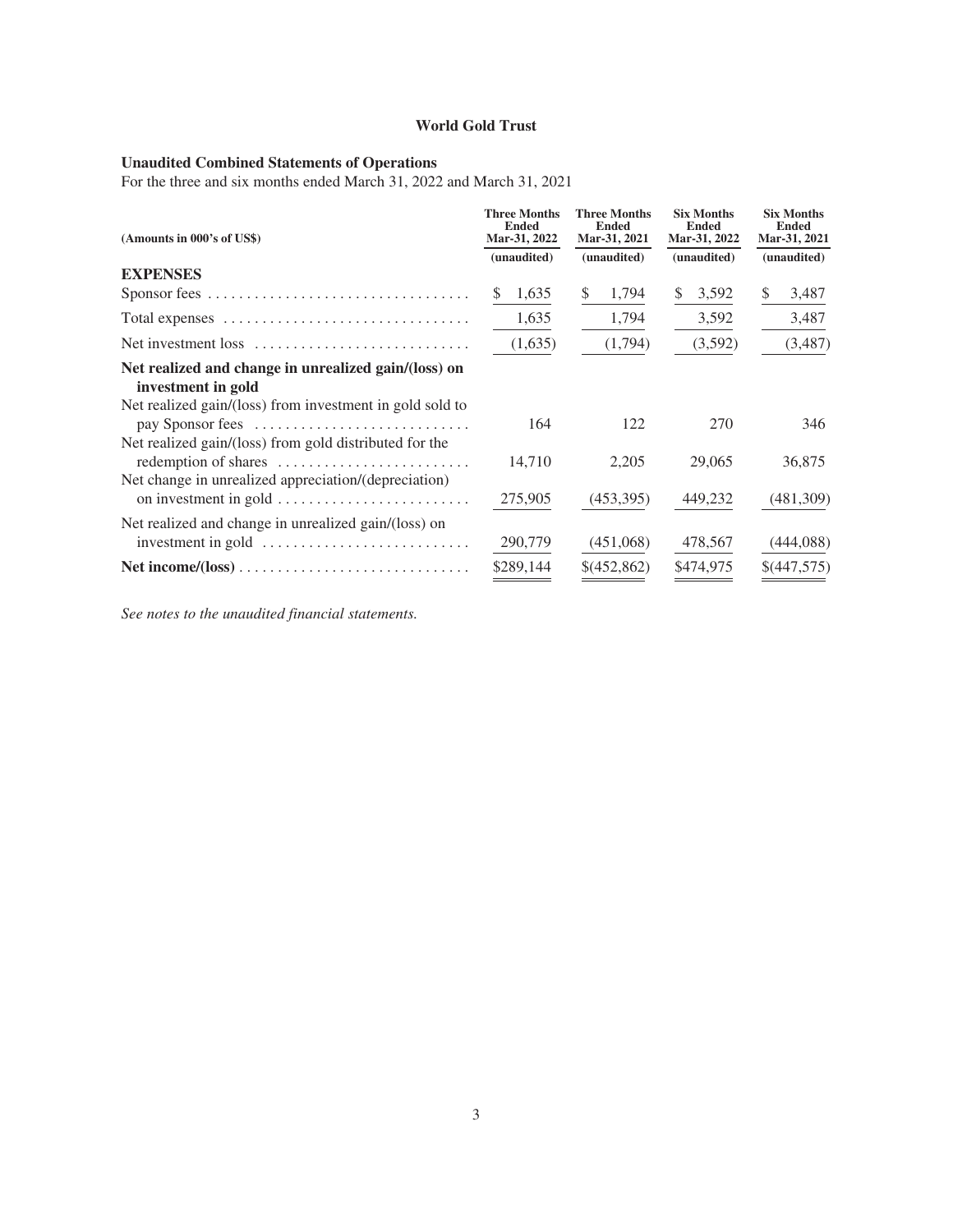# <span id="page-5-0"></span>**Unaudited Combined Statements of Cash Flows**

For the three and six months ended March 31, 2022 and March 31, 2021

| (Amounts in 000's of US\$)                                                                                                                               | <b>Three Months</b><br><b>Ended</b><br>Mar-31, 2022<br>(unaudited) | <b>Three Months</b><br><b>Ended</b><br>Mar-31, 2021<br>(unaudited) | <b>Six Months</b><br><b>Ended</b><br><b>Mar-31, 2022</b><br>(unaudited) | <b>Six Months</b><br><b>Ended</b><br>Mar-31, 2021<br>(unaudited) |
|----------------------------------------------------------------------------------------------------------------------------------------------------------|--------------------------------------------------------------------|--------------------------------------------------------------------|-------------------------------------------------------------------------|------------------------------------------------------------------|
| <b>INCREASE/DECREASE IN CASH FROM</b><br><b>OPERATIONS:</b>                                                                                              |                                                                    |                                                                    |                                                                         |                                                                  |
| Cash proceeds received from sales of gold<br>Cash expenses paid                                                                                          | 1,866<br>\$<br>(1,866)                                             | \$<br>1,763<br>(1,763)                                             | \$<br>3,838<br>(3,838)                                                  | \$<br>3,395<br>(3,395)                                           |
| Increase/(Decrease) in cash resulting from<br>Cash and cash equivalents at beginning of period                                                           |                                                                    |                                                                    |                                                                         |                                                                  |
| Cash and cash equivalents at end of period                                                                                                               |                                                                    |                                                                    |                                                                         |                                                                  |
| <b>SUPPLEMENTAL DISCLOSURE</b><br>OF NON-CASH FINANCING ACTIVITIES:<br>Value of gold received for creation of shares-net of<br>change in gold receivable | \$689,962                                                          | \$443,475                                                          | \$757,798                                                               | \$1,240,817                                                      |
| Value of gold distributed for redemption of shares-net<br>of change in gold payable                                                                      | \$150,443                                                          | 63,699                                                             | \$435,869                                                               | 393,149                                                          |
| (Amounts in 000's of US\$)                                                                                                                               | <b>Three Months</b><br><b>Ended</b><br>Mar-31, 2022                | <b>Three Months</b><br><b>Ended</b><br>Mar-31, 2021                | <b>Six Months</b><br><b>Ended</b><br>Mar-31, 2022                       | <b>Six Months</b><br><b>Ended</b><br>Mar-31, 2021                |
| RECONCILIATION OF NET INCOME/(LOSS)<br>TO NET CASH PROVIDED BY OPERATING<br><b>ACTIVITIES</b>                                                            | (unaudited)                                                        | (unaudited)                                                        | (unaudited)                                                             | (unaudited)                                                      |
| Adjustments to reconcile net income/(loss) to net cash<br>provided by operating activities:                                                              | \$289,144                                                          | \$(452,862)                                                        | \$474,975                                                               | \$ (447,575)                                                     |
| Proceeds from sales of gold to pay expenses<br>Net realized (gain)/loss from investment in gold sold to                                                  | 1,866                                                              | 1,763                                                              | 3,838                                                                   | 3,395                                                            |
| pay Sponsor fees<br>Net realized (gain)/loss from gold distributed for the                                                                               | (164)                                                              | (122)                                                              | (270)                                                                   | (346)                                                            |
| redemption of shares<br>Net change in unrealized (appreciation)/depreciation                                                                             | (14,710)                                                           | (2,205)                                                            | (29,065)                                                                | (36,875)                                                         |
| Increase/(Decrease) in accounts payable to Sponsor                                                                                                       | (275,905)<br>(231)                                                 | 453,395<br>31                                                      | (449, 232)<br>(246)                                                     | 481,309<br>92                                                    |
| Net cash provided by operating activities                                                                                                                | \$                                                                 |                                                                    |                                                                         |                                                                  |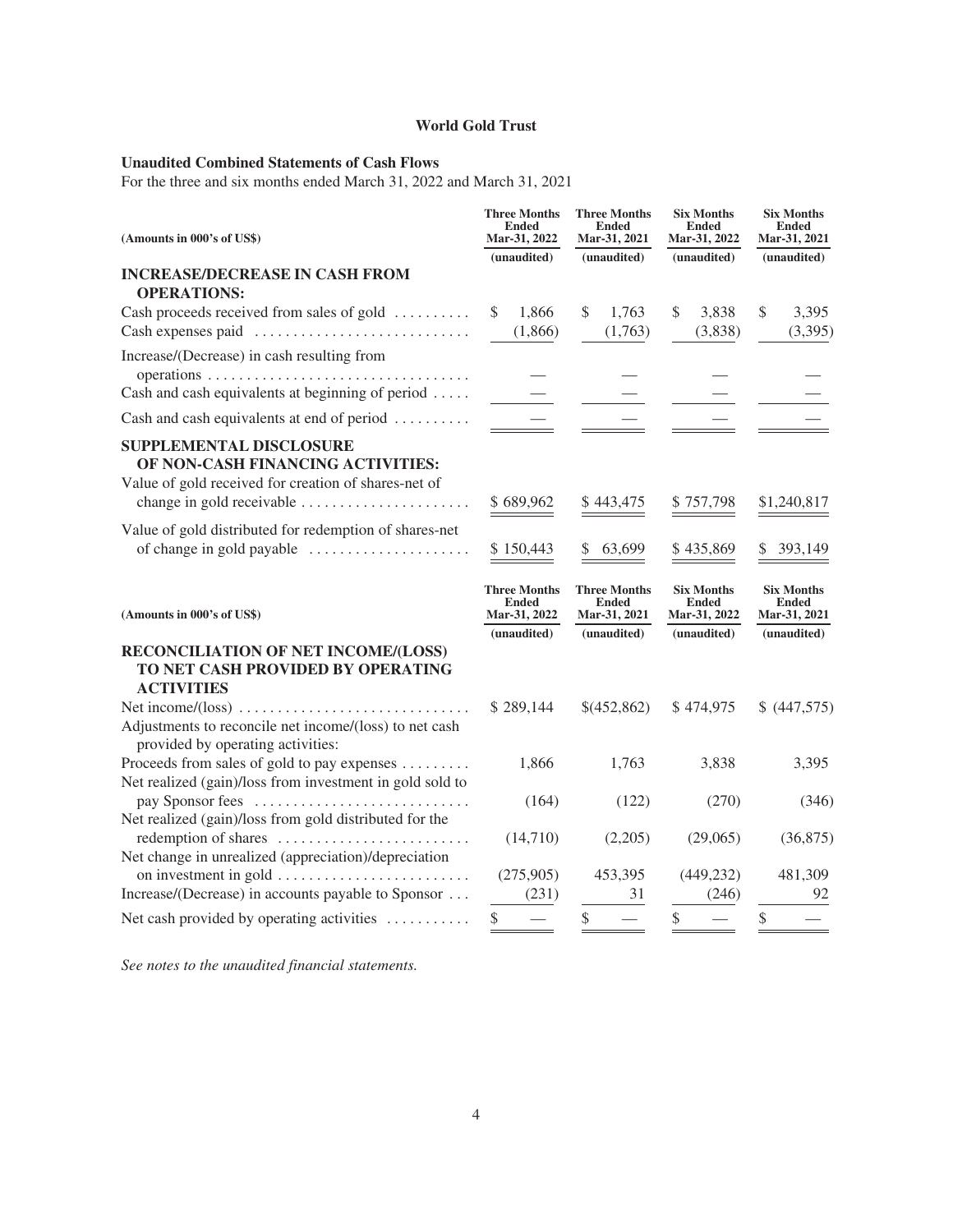#### <span id="page-6-0"></span>**Unaudited Combined Statements of Changes in Net Assets**

For the three and six months ended March 31, 2022 and March 31, 2021

| (Amounts in 000's of US\$)                                                     | <b>Three Months</b><br><b>Ended</b><br>Mar-31, 2022 | <b>Three Months</b><br>Ended<br>Mar-31, 2021 | <b>Six Months</b><br><b>Ended</b><br>Mar-31, 2022 | <b>Six Months</b><br><b>Ended</b><br>Mar-31, 2021 |
|--------------------------------------------------------------------------------|-----------------------------------------------------|----------------------------------------------|---------------------------------------------------|---------------------------------------------------|
|                                                                                | (unaudited)                                         | (unaudited)                                  | (unaudited)                                       | (unaudited)                                       |
| Net Assets - Opening Balance                                                   | \$4,355,306                                         | \$4,015,658                                  | \$4,387,065                                       | \$3,561,272                                       |
|                                                                                | 728.548                                             | 443,475                                      | 796.384                                           | 1,222,024                                         |
|                                                                                | (150, 443)                                          | (63.699)                                     | (435.869)                                         | (393, 149)                                        |
| Net investment loss                                                            | (1,635)                                             | (1,794)                                      | (3,592)                                           | (3,487)                                           |
| Net realized gain/(loss) from investment in gold sold to<br>pay Sponsor fees   | 164                                                 | 122                                          | 270                                               | 346                                               |
| Net realized gain/(loss) from gold distributed for the<br>redemption of shares | 14,710                                              | 2,205                                        | 29,065                                            | 36,875                                            |
| Net change in unrealized appreciation/(depreciation)<br>on investment in gold  | 275,905                                             | (453,395)                                    | 449,232                                           | (481,309)                                         |
|                                                                                | \$5,222,555                                         | \$3,942,572                                  | \$5,222,555                                       | \$3,942,572                                       |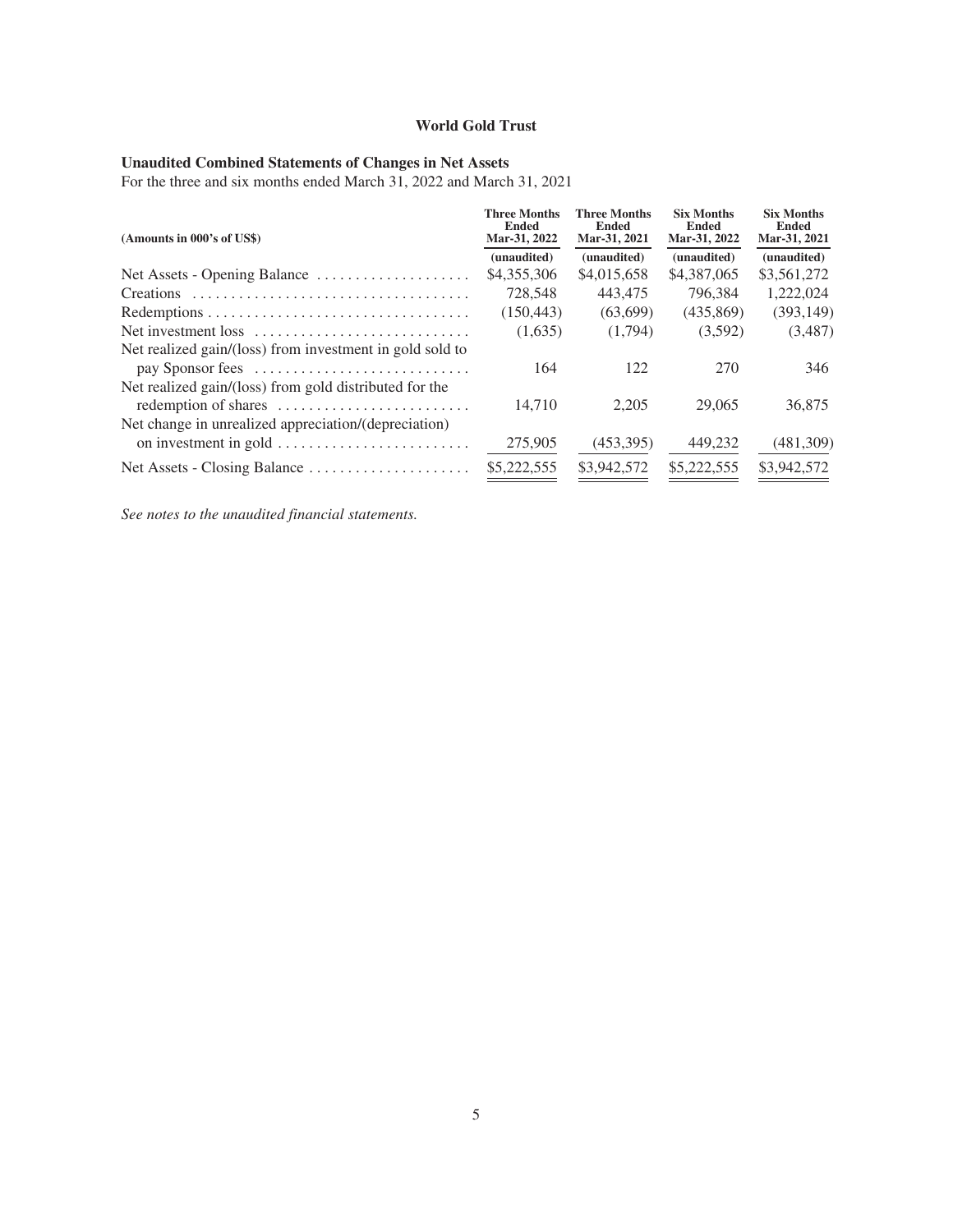# <span id="page-7-0"></span>**Statements of Financial Condition**

at March 31, 2022 (unaudited) and September 30, 2021

| (Amounts in 000's of US\$ except for share and per share data)                    |               | Mar-31, 2022 |      | Sep-30, 2021 |  |
|-----------------------------------------------------------------------------------|---------------|--------------|------|--------------|--|
|                                                                                   |               | (unaudited)  |      |              |  |
| <b>ASSETS</b>                                                                     |               |              |      |              |  |
| Investments in Gold, at fair value (cost \$4,585,122 and \$4,237,696 at March 31, |               |              |      |              |  |
|                                                                                   | <sup>S</sup>  | 5,184,389 \$ |      | 4,387,731    |  |
|                                                                                   |               | 38,586       |      |              |  |
|                                                                                   |               | \$5,222,975  | S.   | 4,387,731    |  |
| <b>LIABILITIES</b>                                                                |               |              |      |              |  |
|                                                                                   |               | 420          | - \$ | 666          |  |
|                                                                                   | $\mathbb{S}$  | 420          | \$   | 666          |  |
|                                                                                   | <sup>\$</sup> | 5,222,555    | S.   | 4,387,065    |  |
|                                                                                   |               | 135,350,000  |      | 126,600,000  |  |
|                                                                                   |               | 38.59 \$     |      | 34.65        |  |

(1) Authorized share capital is unlimited and the par value of the Shares is \$0.00.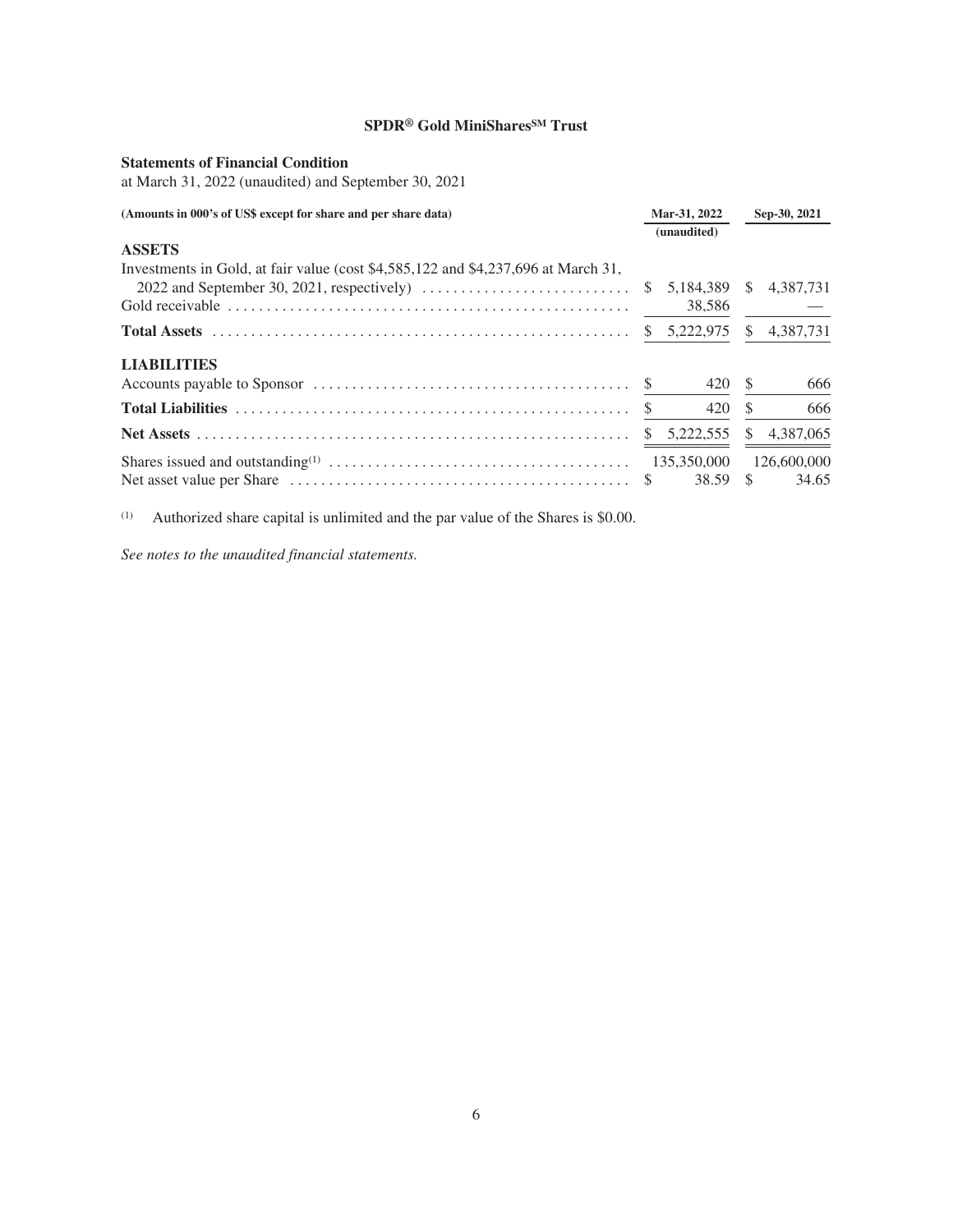# <span id="page-8-0"></span>**Schedules of Investment**

| (Amounts in 000's except for percentages) |                          |      |                         |                              |
|-------------------------------------------|--------------------------|------|-------------------------|------------------------------|
| <b>March 31, 2022</b>                     | <b>Ounces of</b><br>gold | Cost | <b>Fair Value</b>       | $\%$ of<br><b>Net Assets</b> |
| (unaudited)                               |                          |      |                         |                              |
|                                           |                          |      | \$4,585,122 \$5,184,389 | 99.27%                       |
|                                           |                          |      | \$4,585,122 \$5,184,389 | 99.27%                       |
| Other assets in excess of liabilities     |                          |      | 38,166                  | $0.73\%$                     |
|                                           |                          |      | \$5,222,555             | 100.00%                      |

| September 30, 2021                                        | <b>Ounces of</b><br>gold | Cost | <b>Fair Value</b>                             | $\%$ of<br><b>Net Assets</b> |
|-----------------------------------------------------------|--------------------------|------|-----------------------------------------------|------------------------------|
|                                                           |                          |      |                                               |                              |
| Liabilities in excess of other assets $\ldots$ , $\ldots$ |                          |      | $$4,237.696$ $$4,387.731$ $100.02\%$<br>(666) | $(0.02)\%$                   |
|                                                           |                          |      | $$4.387.065$ 100.00%                          |                              |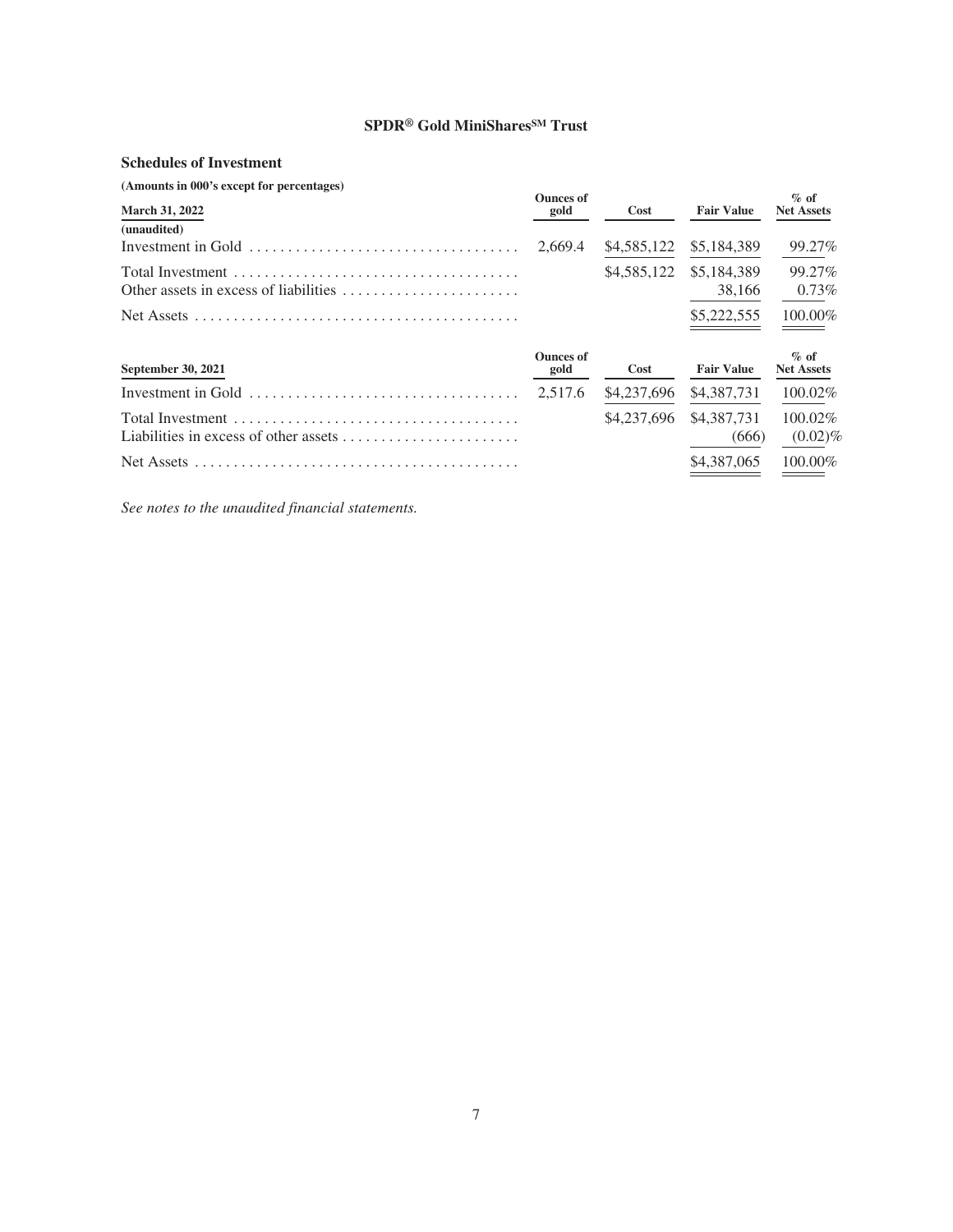#### <span id="page-9-0"></span>**Unaudited Statements of Operations**

For the three and six months ended March 31, 2022 and March 31, 2021

| (Amounts in 000's of US\$, except per share data)                                                                    | <b>Three Months</b><br><b>Ended</b><br>Mar-31, 2022 | <b>Three Months</b><br><b>Ended</b><br>Mar-31, 2021 | <b>Six Months</b><br><b>Ended</b><br>Mar-31, 2022 | <b>Six Months</b><br><b>Ended</b><br>Mar-31, 2021 |
|----------------------------------------------------------------------------------------------------------------------|-----------------------------------------------------|-----------------------------------------------------|---------------------------------------------------|---------------------------------------------------|
|                                                                                                                      | (unaudited)                                         | (unaudited)                                         | (unaudited)                                       | (unaudited)                                       |
| <b>EXPENSES</b>                                                                                                      |                                                     |                                                     |                                                   |                                                   |
|                                                                                                                      | 1,635<br>S                                          | 1,794<br>S                                          | \$<br>3,592                                       | \$<br>3,487                                       |
| Total expenses                                                                                                       | 1,635                                               | 1,794                                               | 3,592                                             | 3,487                                             |
| Net investment loss                                                                                                  | (1,635)                                             | (1,794)                                             | (3,592)                                           | (3, 487)                                          |
| Net realized and change in unrealized gain/(loss) on<br>investment in gold                                           |                                                     |                                                     |                                                   |                                                   |
| Net realized gain/(loss) from investment in gold sold to<br>pay Sponsor fees                                         | 164                                                 | 122                                                 | 270                                               | 346                                               |
| Net realized gain/(loss) from gold distributed for the<br>redemption of shares                                       | 14,710                                              | 2,205                                               | 29,065                                            | 36,875                                            |
| Net change in unrealized appreciation/(depreciation)<br>on investment in gold                                        | 275,905                                             | (453,395)                                           | 449,232                                           | (481,309)                                         |
| Net realized and change in unrealized gain/(loss) on<br>investment in gold                                           | 290,779                                             | (451,068)                                           | 478,567                                           | (444, 088)                                        |
|                                                                                                                      | \$289,144                                           | \$(452,862)                                         | \$474,975                                         | \$(447,575)                                       |
| Net income/(loss) per share $\dots \dots \dots \dots \dots \dots$<br>Weighted average number of shares (in $000$ 's) | $\mathcal{S}$<br>2.35<br>123,023                    | (3.99)<br>S.<br>113,360                             | \$<br>3.90<br>121,896                             | $\mathcal{S}$<br>(4.20)<br>106,601                |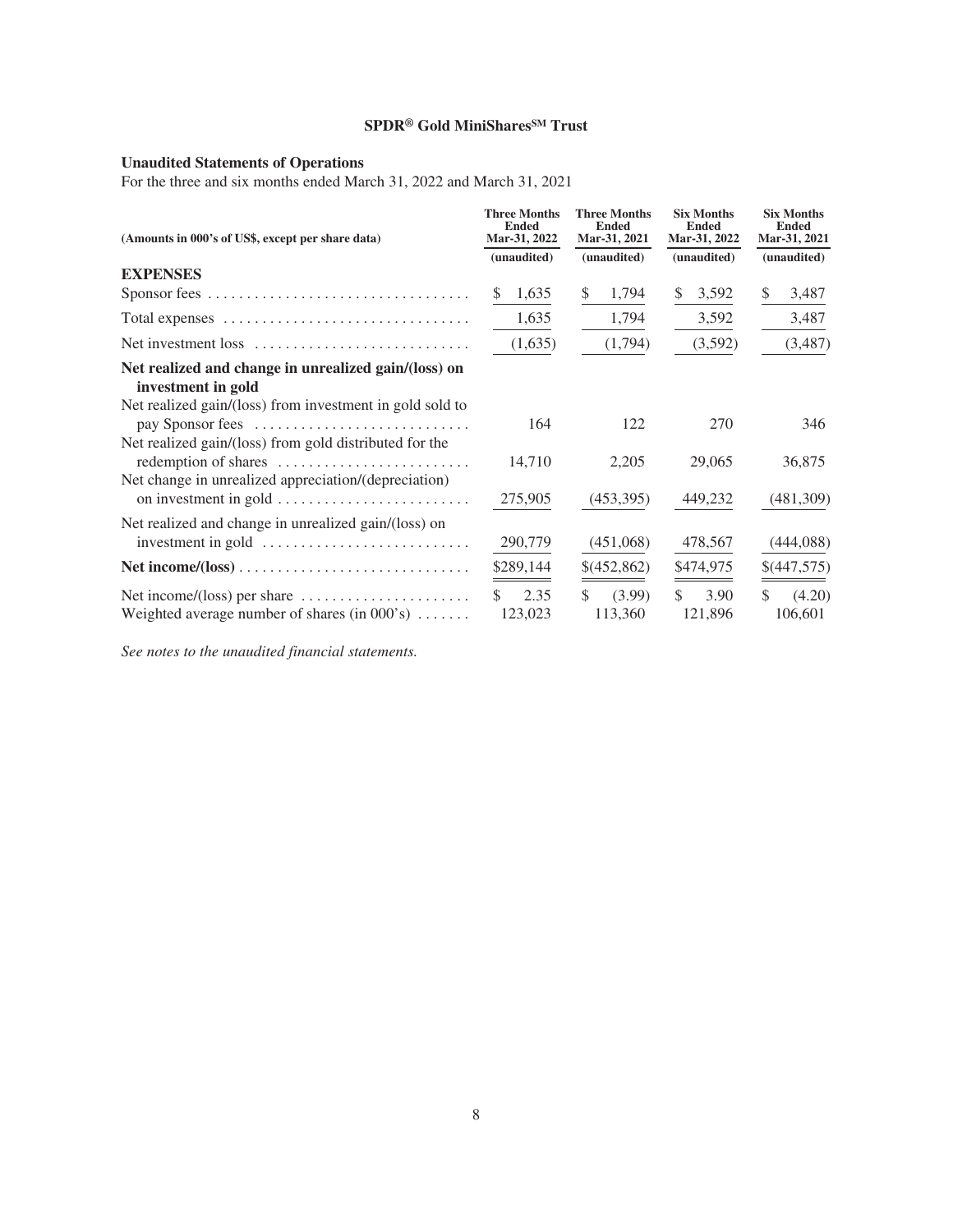# <span id="page-10-0"></span>**Unaudited Statements of Cash Flows**

For the three and six months ended March 31, 2022 and March 31, 2021

| (Amounts in 000's of US\$)                                                                                                                               | <b>Three Months</b><br><b>Ended</b><br>Mar-31, 2022<br>(unaudited) | <b>Three Months</b><br><b>Ended</b><br>Mar-31, 2021<br>(unaudited) | <b>Six Months</b><br><b>Ended</b><br>Mar-31, 2022<br>(unaudited) | <b>Six Months</b><br><b>Ended</b><br>Mar-31, 2021<br>(unaudited) |
|----------------------------------------------------------------------------------------------------------------------------------------------------------|--------------------------------------------------------------------|--------------------------------------------------------------------|------------------------------------------------------------------|------------------------------------------------------------------|
| <b>INCREASE/DECREASE IN CASH FROM</b><br><b>OPERATIONS:</b>                                                                                              |                                                                    |                                                                    |                                                                  |                                                                  |
| Cash proceeds received from sales of gold<br>Cash expenses paid                                                                                          | 1,866<br>(1,866)                                                   | \$<br>1,763<br>(1,763)                                             | 3,838<br>\$.<br>(3,838)                                          | 3,395<br>\$<br>(3,395)                                           |
| Increase/(Decrease) in cash resulting from                                                                                                               |                                                                    |                                                                    |                                                                  |                                                                  |
| Cash and cash equivalents at beginning of period $\dots$                                                                                                 |                                                                    |                                                                    |                                                                  |                                                                  |
| Cash and cash equivalents at end of period                                                                                                               |                                                                    | \$                                                                 |                                                                  | \$                                                               |
| <b>SUPPLEMENTAL DISCLOSURE</b><br>OF NON-CASH FINANCING ACTIVITIES:<br>Value of gold received for creation of shares-net of<br>change in gold receivable | \$689,962                                                          | \$443,475                                                          | \$757,798                                                        | \$1,240,817                                                      |
| Value of gold distributed for redemption of shares-net<br>of change in gold payable                                                                      | \$150,443                                                          | \$63,699                                                           | \$435,869                                                        | 393,149                                                          |
| (Amounts in 000's of US\$)                                                                                                                               | <b>Three Months</b><br><b>Ended</b><br>Mar-31, 2022                | <b>Three Months</b><br><b>Ended</b><br>Mar-31, 2021                | <b>Six Months</b><br><b>Ended</b><br>Mar-31, 2022                | <b>Six Months</b><br><b>Ended</b><br>Mar-31, 2021                |
|                                                                                                                                                          | (unaudited)                                                        | (unaudited)                                                        | (unaudited)                                                      | (unaudited)                                                      |
| RECONCILIATION OF NET INCOME/(LOSS)<br>TO NET CASH PROVIDED BY OPERATING<br><b>ACTIVITIES</b>                                                            |                                                                    |                                                                    |                                                                  |                                                                  |
| Adjustments to reconcile net income/(loss) to net cash<br>provided by operating activities:                                                              | \$289,144                                                          | \$(452,862)                                                        | \$474,975                                                        | \$(447,575)                                                      |
| Proceeds from sales of gold to pay expenses<br>Net realized (gain)/loss from investment in gold sold to                                                  | 1,866                                                              | 1,763                                                              | 3,838                                                            | 3,395                                                            |
| pay Sponsor fees<br>Net realized (gain)/loss from gold distributed for the                                                                               | (164)                                                              | (122)                                                              | (270)                                                            | (346)                                                            |
| redemption of shares<br>Net change in unrealized (appreciation)/depreciation                                                                             | (14,710)                                                           | (2,205)                                                            | (29,065)                                                         | (36,875)                                                         |
| on investment in gold                                                                                                                                    | (275,905)                                                          | 453,395                                                            | (449, 232)                                                       | 481,309                                                          |
| Increase/(Decrease) in accounts payable to Sponsor                                                                                                       |                                                                    |                                                                    |                                                                  |                                                                  |
| Net cash provided by operating activities $\dots\dots\dots\dots$                                                                                         | (231)<br>\$                                                        | 31                                                                 | (246)<br>\$                                                      | 92<br>\$                                                         |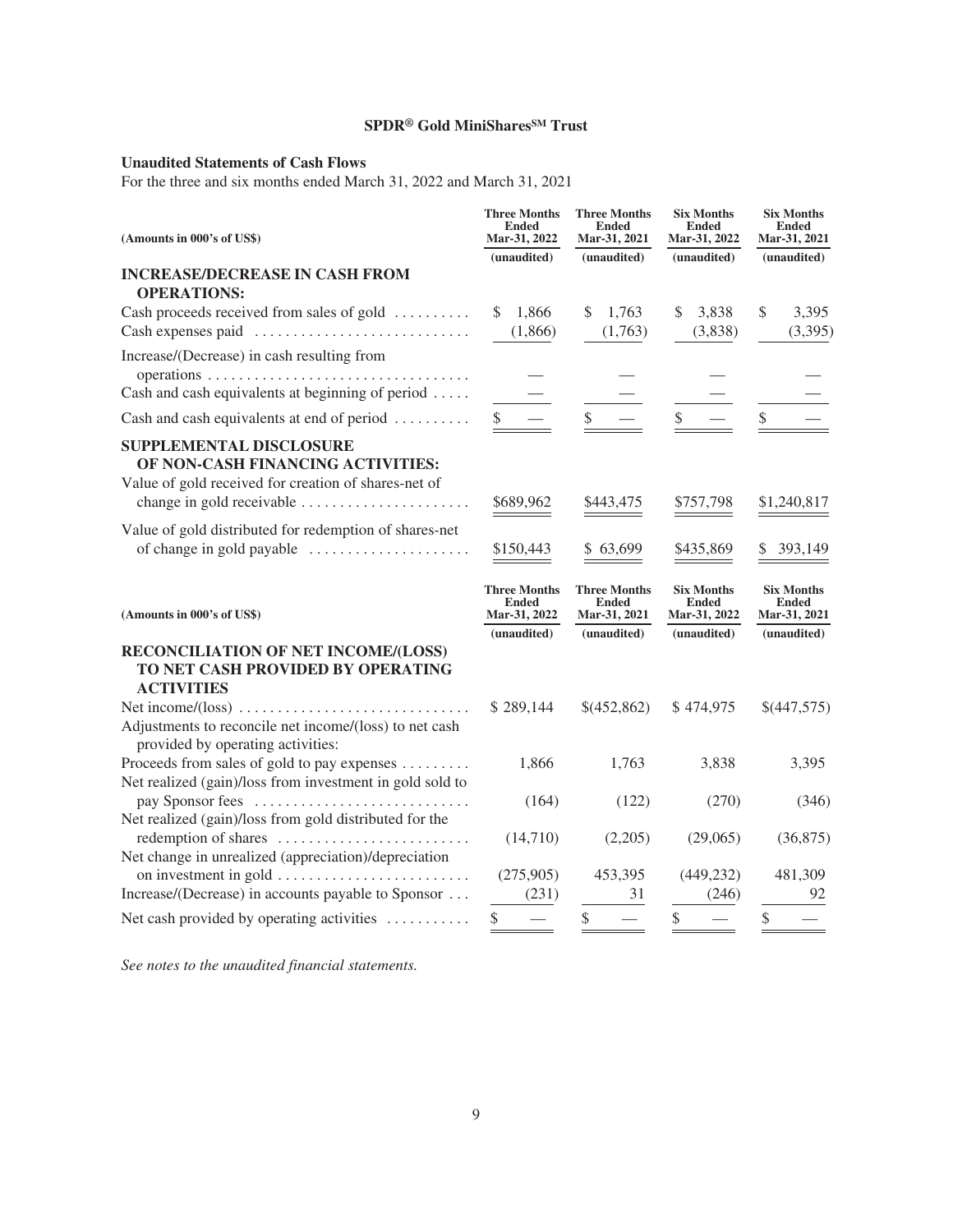# <span id="page-11-0"></span>**Unaudited Statements of Changes in Net Assets**

For the three and six months ended March 31, 2022 and March 31, 2021

| (Amounts in 000's of US\$)                                                                                                      | <b>Three Months</b><br><b>Ended</b><br>Mar-31, 2022 | <b>Three Months</b><br><b>Ended</b><br>Mar-31, 2021 | <b>Six Months</b><br><b>Ended</b><br>Mar-31, 2022 | <b>Six Months</b><br><b>Ended</b><br>Mar-31, 2021 |
|---------------------------------------------------------------------------------------------------------------------------------|-----------------------------------------------------|-----------------------------------------------------|---------------------------------------------------|---------------------------------------------------|
|                                                                                                                                 | (unaudited)                                         | (unaudited)                                         | (unaudited)                                       | (unaudited)                                       |
| Net Assets - Opening Balance                                                                                                    | \$4,355,306                                         | \$4,015,658                                         | \$4,387,065                                       | \$3,561,272                                       |
|                                                                                                                                 | 728,548                                             | 443,475                                             | 796.384                                           | 1,222,024                                         |
|                                                                                                                                 | (150, 443)                                          | (63,699)                                            | (435.869)                                         | (393, 149)                                        |
| Net investment loss                                                                                                             | (1,635)                                             | (1,794)                                             | (3,592)                                           | (3,487)                                           |
| Net realized gain/(loss) from investment in gold sold to<br>pay Sponsor fees                                                    | 164                                                 | 122                                                 | 270                                               | 346                                               |
| Net realized gain/(loss) from gold distributed for the<br>redemption of shares                                                  | 14.710                                              | 2.205                                               | 29,065                                            | 36,875                                            |
| Net change in unrealized appreciation/(depreciation)<br>on investment in gold $\dots \dots \dots \dots \dots \dots \dots \dots$ | 275,905                                             | (453,395)                                           | 449,232                                           | (481,309)                                         |
|                                                                                                                                 | \$5,222,555                                         | \$3,942,572                                         | \$5,222,555                                       | \$3,942,572                                       |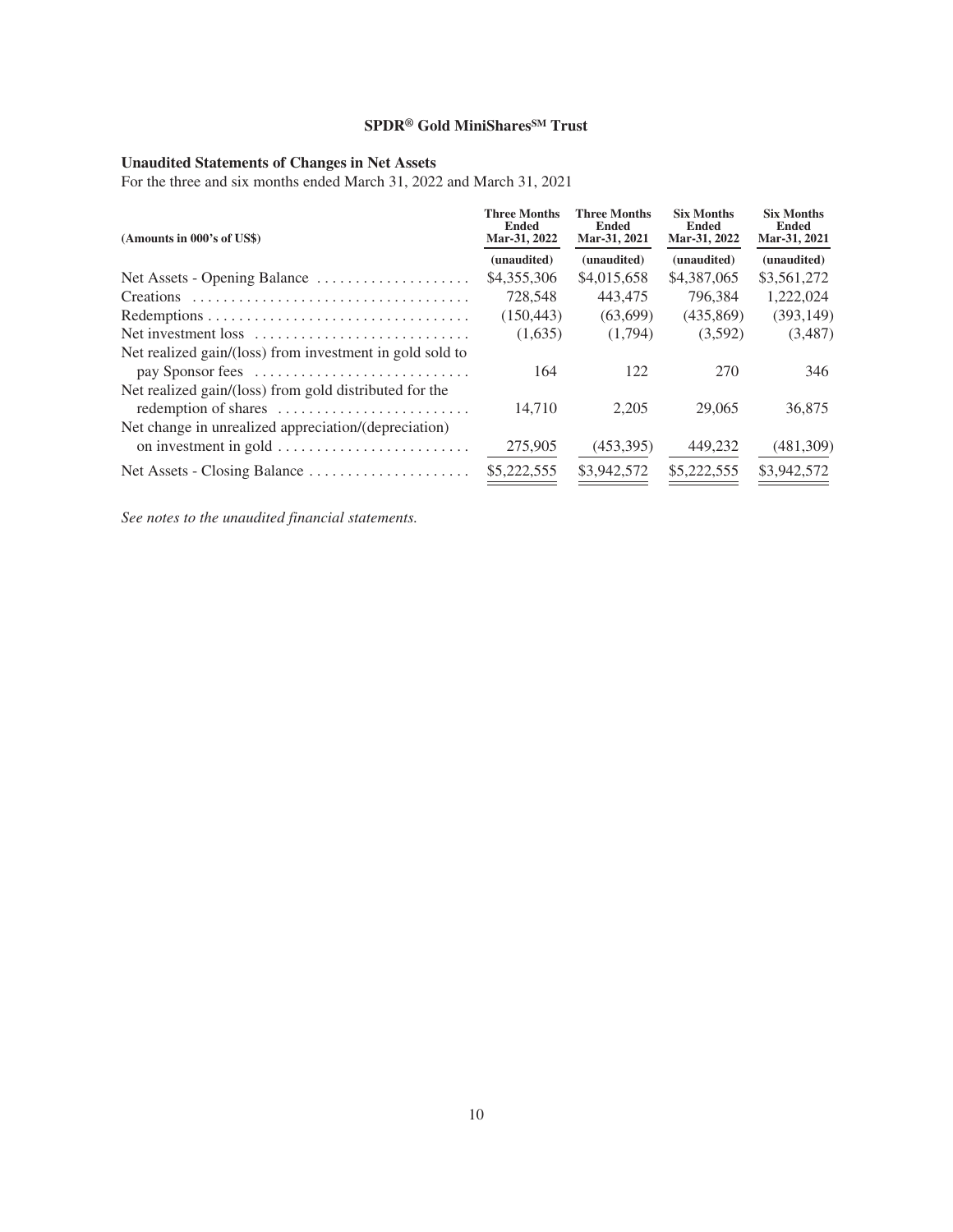# **WORLD GOLD TRUST**

# <span id="page-12-0"></span>**Notes to the Unaudited Financial Statements**

# **1. Organization**

The World Gold Trust (the "Trust") was organized as a Delaware statutory trust on August 27, 2014 and is governed by the Fourth Amended and Restated Agreement and Declaration of Trust ("Declaration of Trust"), dated as of April 16, 2018 and amended on February 6, 2020, between WGC USA Asset Management Company, LLC (the "Sponsor") and the Delaware Trust Company (the "Trustee"). The Trust is authorized to issue an unlimited number of shares of beneficial interest ("Shares"). The beneficial interest in the Trust may be divided into one or more series. The Trust has established six separate series, one of which is operational as of March 31, 2022.

The accompanying financial statements relate to the Trust and its one operational series SPDR® Gold MiniSharesSM Trust ("GLDM"). The shares of GLDM (the "Shares") began publicly trading on June 26, 2018 on the NYSE Arca, Inc. (the "NYSE Arca"). The Shares are also listed on the Mexican Stock Exchange (Bolsa Mexicana de Valores). The fiscal year-end of GLDM is September 30th.

The investment objective of GLDM is for its Shares to reflect the performance of the price of gold, less its expenses. GLDM's only ordinary recurring expense is the Sponsor's annual fee of 0.10% of its net asset value ("NAV"). The Sponsor believes that, for many investors, the Shares represent a cost-effective investment in gold.

BNY Mellon Asset Servicing, a division of The Bank of New York Mellon, ("BNYM" or the "Administrator"), is the administrator and transfer agent. BNYM also serves as the custodian of GLDM's cash, if any. ICBC Standard Bank Plc (the "Custodian") is responsible for custody of GLDM's gold. State Street Global Advisors Funds Distributors, LLC is the marketing agent (the "Marketing Agent").

The Trust had no operations with respect to GLDM's Shares prior to June 26, 2018, other than matters relating to its organization and the registration of the offer and sale of GLDM's Shares under the Securities Act of 1933, as amended.

The Statements of Financial Condition and Schedules of Investment at March 31, 2022, and the Statements of Operations, Changes in Net Assets and Cash Flows for the three and six months ended March 31, 2022 and 2021 have been prepared without audit.

In the opinion of management of the Sponsor, all adjustments (which include normal recurring adjustments) necessary to present fairly the financial position, results of operations and cash flows as of and for the three and six months ended March 31, 2022 and for all periods presented have been made. These financial statements should be read in conjunction with the financial statements and notes thereto included in the Annual Report on Form 10-K for the fiscal year ended September 30, 2021. The results of operations for the three and six months ended March 31, 2022 are not necessarily indicative of the operating results for the full fiscal year.

# **2. Significant Accounting Policies**

The preparation of financial statements in accordance with accounting principles generally accepted in the United States of America ("U.S. GAAP") requires those responsible for preparing financial statements to make estimates and assumptions that affect the reported amounts and disclosures. Actual results could differ from those estimates. The following is a summary of significant accounting policies followed by GLDM and the Trust.

# **2.1. Basis of Accounting**

For accounting purposes, GLDM is an investment company within the scope of Financial Accounting Standards Board ("FASB") Accounting Standards Codification ("ASC") Topic 946, Financial Services—Investment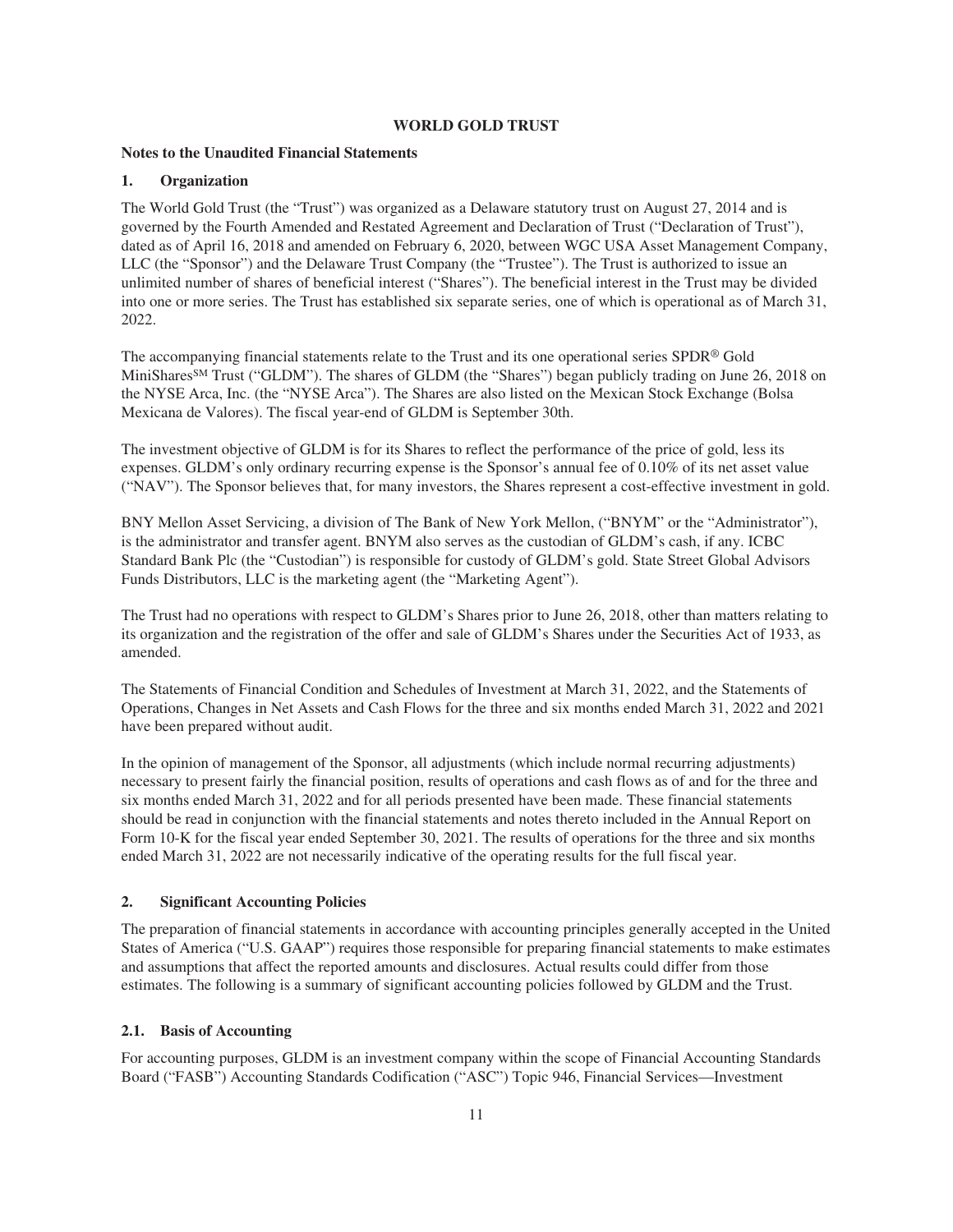Companies, and therefore applies the specialized accounting and reporting guidance therein. It is not registered as an investment company under the Investment Company Act of 1940, as amended.

These financial statements present the financial condition, results of operations and cash flows of the Trust combined with its operating series and GLDM separately. For the periods presented, there were no balances or activity for the Trust and the footnotes accordingly relate to GLDM, unless stated otherwise.

#### **2.2 Basis of Presentation**

The financial statements are presented for the Trust, as the SEC registrant, combined with GLDM and for GLDM individually. The debts, liabilities, obligations and expenses incurred, contracted for or otherwise existing with respect to GLDM are enforceable only against the assets of GLDM and not against the assets of the Trust generally or any other series that the Trust may establish.

#### **2.3 Cash and Cash Equivalents**

Cash and cash equivalents, when outstanding, include highly liquid investments of sufficient credit quality with original maturity of three months or less.

#### **2.4. Fair Value Measurement**

U.S. GAAP defines fair value as the price a fund would receive to sell an asset or pay to transfer a liability in an orderly transaction between market participants at the measurement date. GLDM's policy is to value its investments at fair value.

Various inputs are used in determining the fair value of GLDM's assets or liabilities. Inputs may be based on independent market data ("observable inputs") or they may be internally developed ("unobservable inputs"). These inputs are categorized into a disclosure hierarchy consisting of three broad levels for financial reporting purposes. The level of a value determined for an asset or liability within the fair value hierarchy is based on the lowest level of any input that is significant to the fair value measurement in its entirety. The three levels of the fair value hierarchy are:

Level 1 – Unadjusted quoted prices in active markets for identical assets or liabilities;

Level 2 – Inputs other than quoted prices included within Level 1 that are observable for the asset or liability either directly or indirectly, including quoted prices for similar assets or liabilities in active markets, quoted prices for identical or similar assets or liabilities in markets that are not considered to be active, inputs other than quoted prices that are observable for the asset or liability and inputs that are derived principally from or corroborated by observable market data by correlation or other means; and

Level 3 – Inputs that are unobservable for the asset and liability, including a fund's assumptions (if any) used in determining the fair value of investments.

The following table summarizes GLDM's investment at fair value:

| (Amounts in 000's of US\$)<br><b>March 31, 2022</b> | <b>Level 1</b> | <b>Level 2</b> | Level 3            |
|-----------------------------------------------------|----------------|----------------|--------------------|
| Investment in Gold                                  | \$5,184,389    | $S-$           | $\underline{\S}$ - |
| <b>Total</b>                                        | \$5.184.389    | $S-$           | $S-$               |
| (Amounts in 000's of US\$)<br>September 30, 2021    | <b>Level 1</b> | <b>Level 2</b> | Level 3            |
| Investment in Gold                                  | \$4,387,731    | $S-$           | $\frac{\S}{\S}$    |
| <b>Total</b>                                        | \$4,387,731    |                |                    |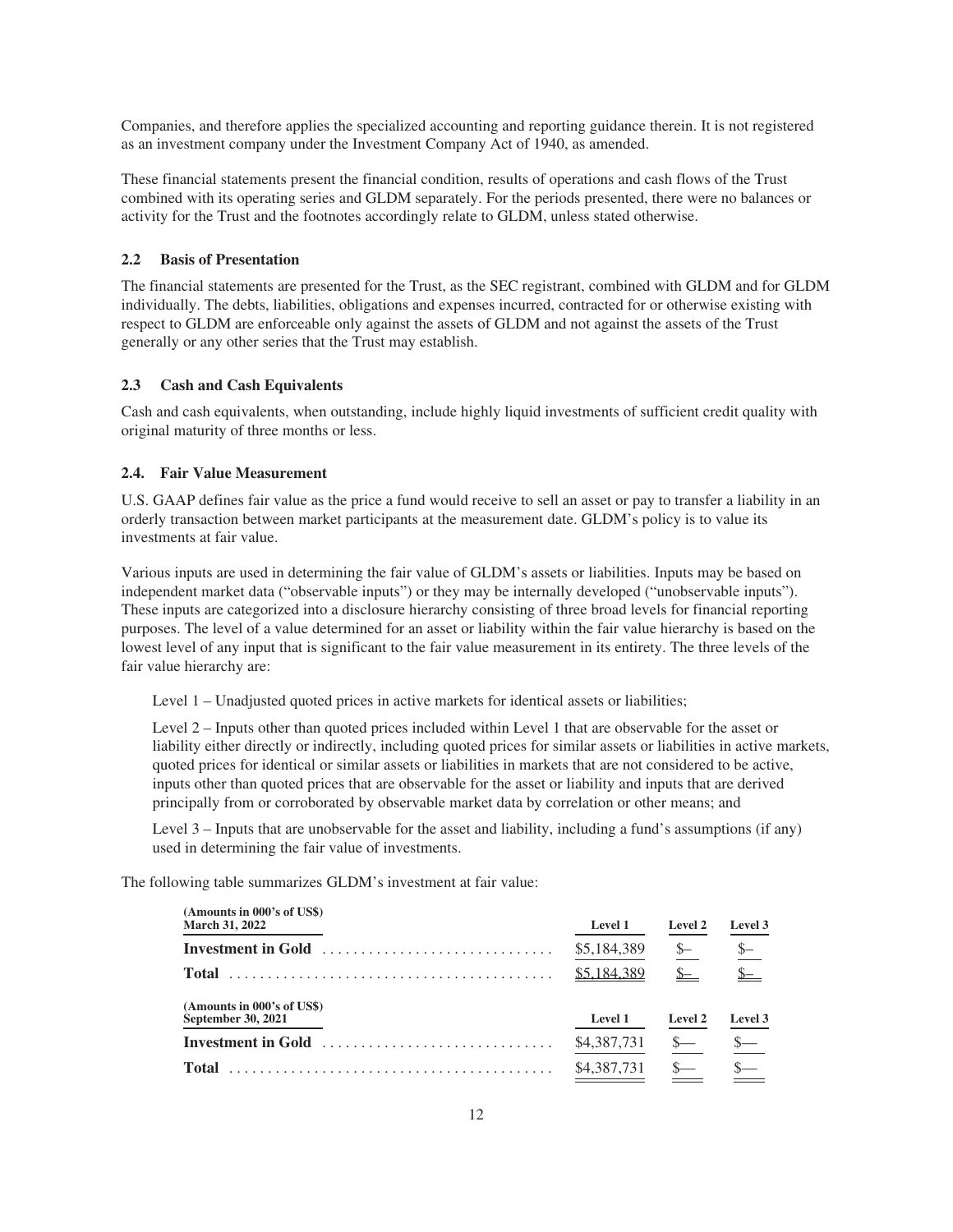There were no transfers between Level 1 and other Levels for the three months ended March 31, 2022 or for the year ended September 30, 2021.

The Administrator values the gold held by GLDM on the basis of the price of an ounce of gold as determined by ICE Benchmark Administration Limited (the "IBA"), a benchmark administrator, which provides an independently administered auction process, as well as the overall administration and governance for the London Bullion Market Association (the "LBMA"). In determining the NAV of GLDM, the Administrator values the gold held on the basis of the price of an ounce of gold determined by the IBA 3:00 PM auction process (the "LBMA Gold Price PM"), which is an electronic auction. The auction runs twice daily at 10:30 AM and 3:00 PM London time. The Administrator calculates the NAV of GLDM on each day the NYSE Arca is open for regular trading, generally as of 12:00 PM New York time. If no LBMA Gold Price PM is made on a particular evaluation day or if the LBMA Gold Price PM has not been announced by 12:00 PM New York time on a particular evaluation day, the next most recent LBMA Gold Price AM or PM is used in the determination of the NAV of GLDM, unless the Administrator, in consultation with the Sponsor, determines that such price is inappropriate to use as the basis for such determination.

#### **2.5. Custody of Gold**

Gold is held by the Custodian on behalf of GLDM,  $100\%$  of which is allocated gold in the form of good delivery gold bars. A current list of all gold held by the Custodian, including any held with a subcustodian is available on the sponsor's website at www.spdrgoldshares.com.

#### **2.6. Gold Receivable**

Gold receivable represents the quantity of gold covered by contractually binding orders for the creation of Shares where the gold has not yet been transferred to GLDM's account. Generally, ownership of the gold is transferred within two business days of the trade date.

| (Amounts in 000's of US\$)                                                                                       | <b>Mar-31.</b><br>2022 | Sep-30.<br>2021 |
|------------------------------------------------------------------------------------------------------------------|------------------------|-----------------|
| Gold receivable $\ldots$ , $\ldots$ , $\ldots$ , $\ldots$ , $\ldots$ , $\ldots$ , $\ldots$ , $\ldots$ , $\ldots$ | $$38.586$ \$           |                 |

#### **2.7. Gold Payable**

Gold payable represents the quantity of gold covered by contractually binding orders for the redemption of Shares where the gold has not yet been transferred out of GLDM's account. Generally, ownership of the gold is transferred within two business days of the trade date.

| (Amounts in 000's of US\$)                                                                  | Mar-31. Sep-30.<br>2022 | 2021 |
|---------------------------------------------------------------------------------------------|-------------------------|------|
| Gold payable $\ldots \ldots \ldots \ldots \ldots \ldots \ldots \ldots \ldots \ldots \ldots$ | $s - s - s$             |      |

#### **2.8. Creations and Redemptions of Shares**

GLDM creates and redeems Shares from time to time, but only in one or more Creation Units (a Creation Unit equals a block of 100,000 Shares). GLDM issues Shares in Creation Units to certain authorized participants ("Authorized Participants") on an ongoing basis. The creation and redemption of Creation Units is only made in exchange for the amount of gold and any cash represented by the Creation Units being created or redeemed. This amount will be based on the combined net asset value of the number of Shares included in the Creation Units being created or redeemed determined on the day the order to create or redeem Creation Units is properly received.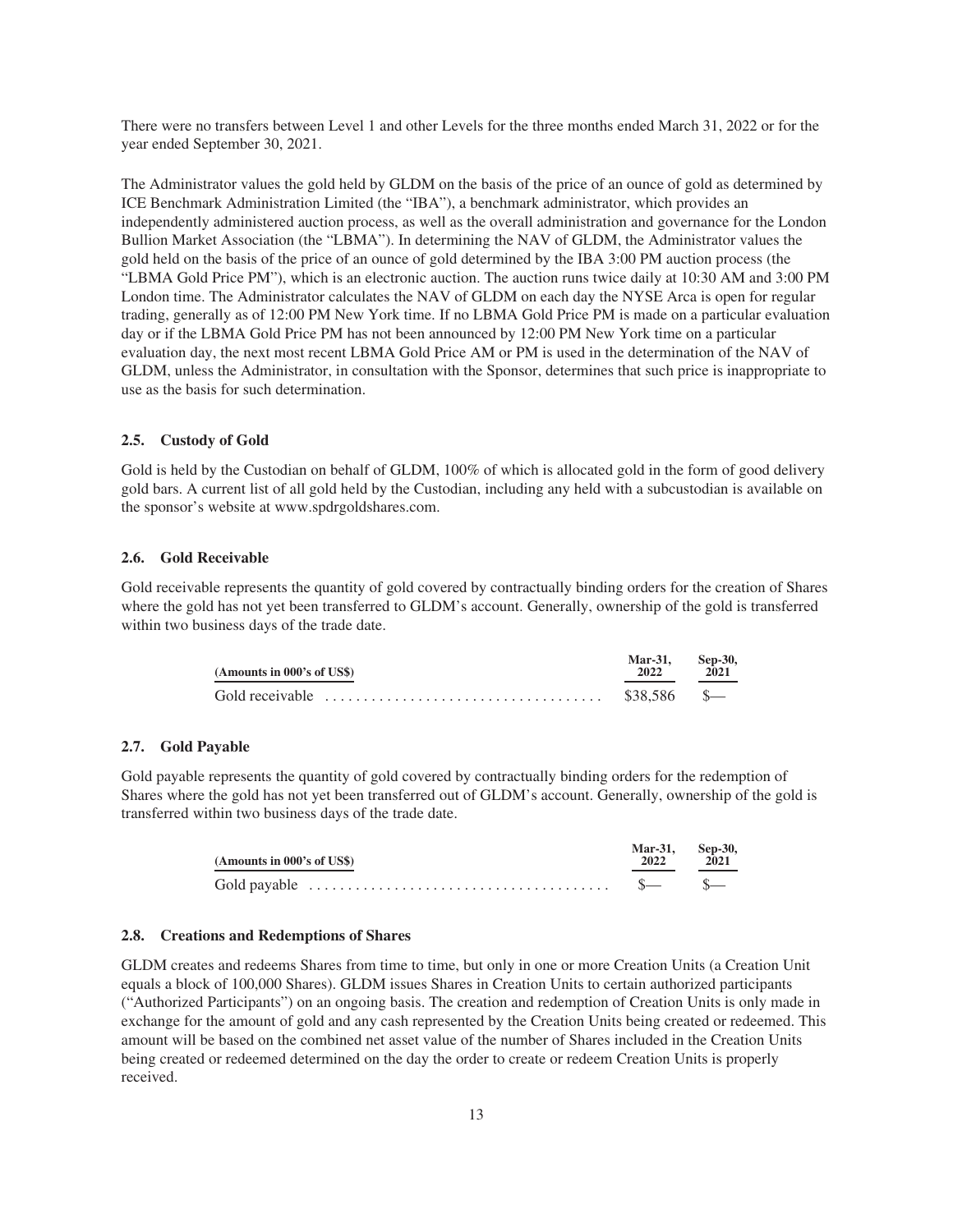As the Shares are redeemable in Creation Units at the option of the Authorized Participants, GLDM has classified the Shares as Net Assets for financial reporting purposes. Changes in the Shares for the three and six months ended March 31, 2022 and 2021 are as follows:

| (Amounts are in 000's)                          | <b>Six Months</b><br><b>Ended</b><br>Mar-31, 2022 | <b>Six Months</b><br><b>Ended</b><br>Mar-31, 2021 |
|-------------------------------------------------|---------------------------------------------------|---------------------------------------------------|
| <b>Activity in Number of Shares Created and</b> |                                                   |                                                   |
| Redeemed:                                       |                                                   |                                                   |
| Creations                                       | 20,900                                            | 33,350                                            |
|                                                 | (12,150)                                          | (10,950)                                          |
| Net Change in Number of Shares Created and      |                                                   |                                                   |
|                                                 | 8,750                                             | 22,400                                            |
|                                                 |                                                   |                                                   |
| (Amounts in 000's of US\$)                      | <b>Six Months</b><br><b>Ended</b><br>Mar-31, 2022 | <b>Six Months</b><br><b>Ended</b><br>Mar-31, 2021 |
| <b>Activity in Value of Shares Created and</b>  |                                                   |                                                   |
| Redeemed:                                       |                                                   |                                                   |
| Creations                                       | \$796,384                                         | \$1,222,024                                       |
| Redemptions                                     | (435, 869)                                        | (393, 149)                                        |
| Net change in Value of Shares Created and       |                                                   |                                                   |

# **2.9. Income and Expense (Amounts in 000's of US\$)**

The Administrator will, at the direction of the Sponsor, sell GLDM's gold as necessary to pay its expenses. When selling gold to pay expenses, the Administrator will endeavor to sell the smallest amount of gold needed to pay expenses in order to minimize GLDM's holdings of assets other than gold. Unless otherwise directed by the Sponsor, the Administrator will give a sell order and sell gold to the Custodian at the LBMA Gold Price PM following the sell order. A gain or loss is recognized based on the difference between the selling price and the average cost of the gold sold, and such amounts are reported as net realized gain/(loss) from investment in gold sold to pay Sponsor expenses on the Statement of Operations.

GLDM's net realized and change in unrealized gain/(loss) on investment in gold for the six months ended March 31, 2022 of \$478,567 is made up of a realized gain of \$270 from the sale of gold to pay Sponsor fees, a realized gain of \$29,065 from gold distributed for the redemption of shares, and a change in unrealized appreciation of \$449,232 on investment in gold.

GLDM's net realized and change in unrealized gain/(loss) on investment in gold for the six months ended March 31, 2021 of \$(444,088) is made up of a realized gain of \$346 from the sale of gold to pay Sponsor fees, a realized gain of \$36,875 from gold distributed for the redemption of shares, and a change in unrealized depreciation of \$(481,309) on investment in gold.

# **2.10. Income Taxes**

GLDM is classified as a "grantor trust" for U.S. federal income tax purposes. As a result, it is not subject to U.S. federal income tax. Instead, its income and expenses "flow through" to the shareholders, and the Administrator will report GLDM's proceeds, income, deductions, gains and losses to the Internal Revenue Service on that basis.

The Sponsor has evaluated whether there are uncertain tax positions that require financial statement recognition and has determined that no reserves for uncertain tax positions are required as of March 31, 2022. As of March 31, 2022, the 2020, 2019 and 2018 tax years remain open for examination. There were no examinations in progress at period end.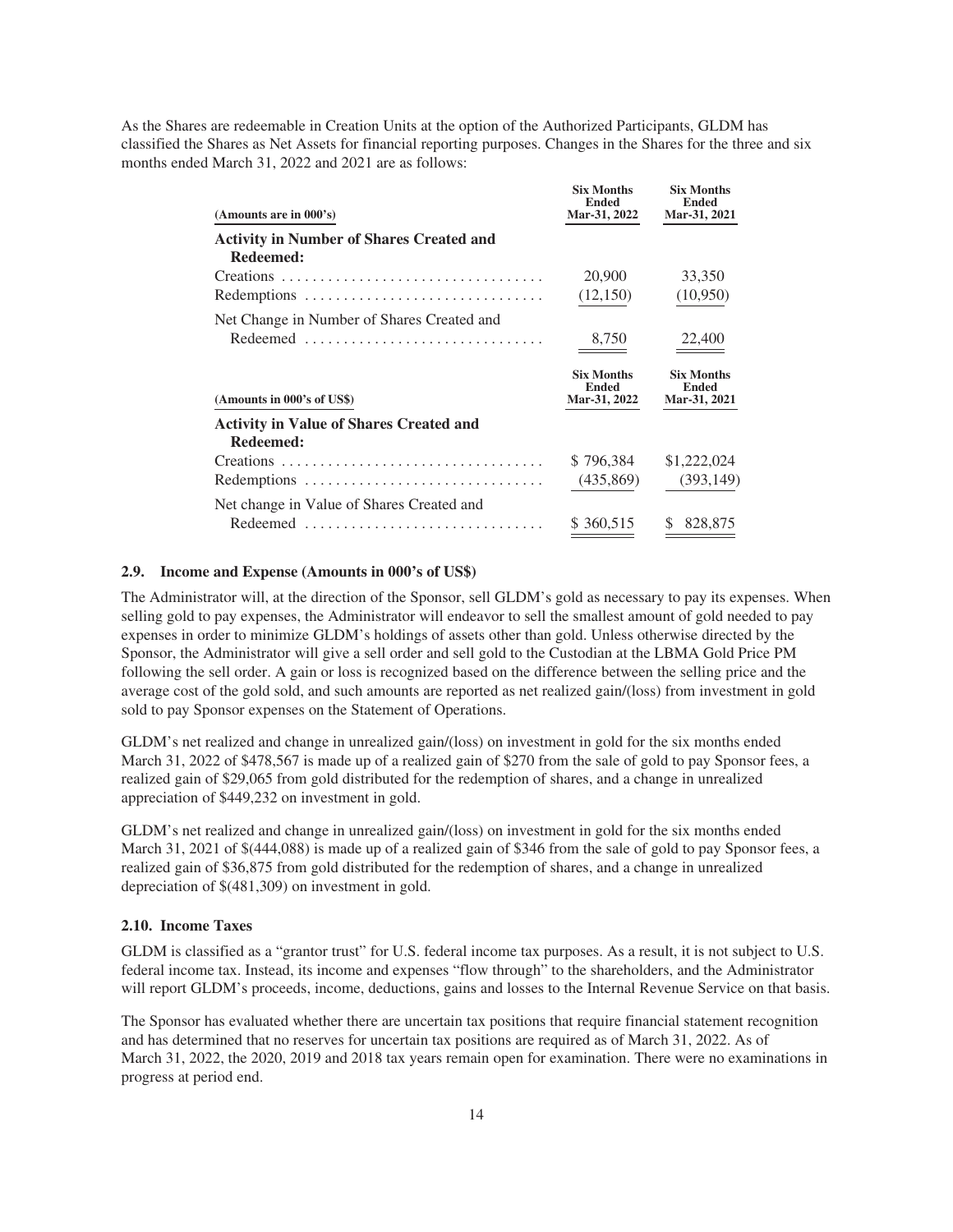#### **3. Related Parties – Sponsor**

Effective February 23, 2022, the Sponsor reduced its annual fee of 0.18% of the NAV of GLDM to 0.10% of the NAV of GLDM and implemented a one-for-two reverse stock split of the Shares which now represent 1/50<sup>th</sup> of an ounce of gold. The Sponsor's annual fee equal to 0.10% of the NAV of GLDM is calculated on a daily basis. The Sponsor is responsible for the payment of all of GLDM's ordinary fees and expenses, including but not limited to the following: fees charged by GLDM's Administrator, Custodian, Marketing Agent and Trustee; exchange listing fees; typical maintenance and transaction fees of The Depository Trust Company; SEC registration fees; printing and mailing costs; audit fees and expenses; and legal fees not in excess of \$100,000 per annum and expenses and applicable license fees. The Sponsor is not, however, required to pay any extraordinary expenses incurred in the ordinary course of GLDM's business as outlined in the Sponsor's agreement with the Trust.

# **4. GLDM Expenses**

GLDM's only ordinary recurring operating expense is the Sponsor's annual fee of 0.10% of the NAV of GLDM. The Sponsor's fee is payable monthly in arrears.

Expenses payable will reduce the NAV of GLDM.

# **5. Concentration of Risk**

GLDM's primary business activities are the investment in gold and the issuance and sale of Shares.

Various factors could affect the price of gold including: (i) global gold supply and demand, which is influenced by such factors as forward selling by gold producers, purchases made by gold producers to unwind gold hedge positions, central bank purchases and sales, and production and cost levels in major gold-producing countries such as China, Australia, South Africa and the United States; (ii) investors' expectations with respect to the rate of inflation; (iii) currency exchange rates; (iv) interest rates; (v) investment and trading activities of hedge funds and commodity funds; (vi) other economic variables such as income growth, economic output, and monetary policies; and (vii) global or regional political, economic or financial events and situations. In addition, while gold it used to preserve wealth by investors around the world, there is no assurance that gold will maintain its longterm value in terms of purchasing power in the future. In the event that the price of gold declines, the Sponsor expects the value of an investment in the Shares to decline proportionately. Each of these events could have a material effect on GLDM's financial position and results of operations.

#### **6. Indemnification**

The Sponsor and each of its shareholders, members, directors, officers, employees, affiliates and subsidiaries will be indemnified by the Trust and held harmless against any losses, liabilities or expenses incurred in the performance of its duties under the Declaration of Trust without gross negligence, bad faith or willful misconduct. The Sponsor shall in no event be deemed to have assumed or incurred any liability, duty, or obligation to any shareholder or to the Trustee other than as expressly provided for in the Declaration of Trust. Such indemnity includes payment from the Trust of the costs and expenses incurred in defending against any indemnified claim or liability under the Declaration of Trust.

The Trustee and each of its officers, affiliates, directors, employees, and agents will be indemnified by the Trust from and against any losses, claims, taxes, damages, reasonable expenses, and liabilities incurred with respect to the creation, operation or termination of the Trust, the execution, delivery or performance of the Declaration of Trust or the transactions contemplated thereby; provided that the indemnified party acted without willful misconduct, bad faith or gross negligence. The Sponsor will not be liable to the Trust, the Trustee or any shareholder for any action taken or for refraining from taking any action in good faith, or for errors in judgment or for depreciation or loss incurred by reason of the sale of any gold or other assets held in trust under Declaration of Trust. However, the preceding liability exclusion will not protect the Sponsor against any liability resulting from its own gross negligence, bad faith, or willful misconduct.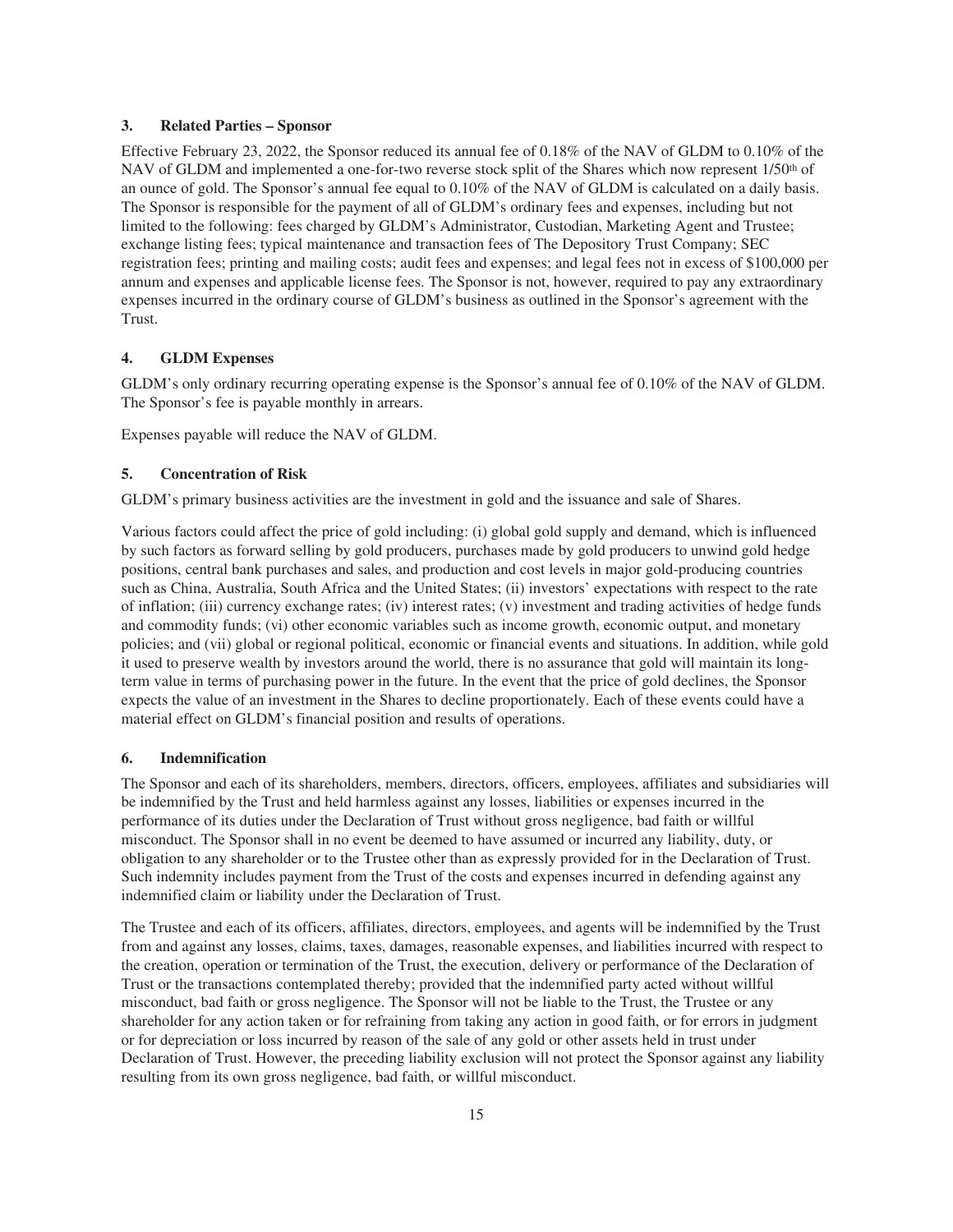# **7. Financial Highlights**

The following presentation includes financial highlights related to investment performance and operations of a Share outstanding for the three and six months ended March 31, 2022 and March 31, 2021. The total return at net asset value is based on the change in net asset value of a Share during the period and the total return at market value is based on the change in market value of a Share on NYSE Arca during the period. An individual investor's return and ratios may vary based on the timing of capital transactions.

# **Financial Highlights (Unaudited)**

For the three and six months ended March 31, 2022 and 2021

|                                                                    | <b>Three Months</b><br><b>Ended</b><br>Mar-31, 2022 | <b>Three Months</b><br><b>Ended</b><br>Mar-31, 2021 | <b>Six Months</b><br><b>Ended</b><br>Mar-31, 2022 | <b>Six Months</b><br><b>Ended</b><br>Mar-31, 2021 |
|--------------------------------------------------------------------|-----------------------------------------------------|-----------------------------------------------------|---------------------------------------------------|---------------------------------------------------|
|                                                                    | (unaudited)                                         | (unaudited)                                         | (unaudited)                                       | (unaudited)                                       |
| <b>Net Asset Value</b>                                             |                                                     |                                                     |                                                   |                                                   |
| Net asset value per Share, beginning of period                     | \$36.17                                             | \$ 37.65                                            | \$34.65                                           | \$ 37.59                                          |
| Net investment income/(loss) $\dots \dots \dots \dots \dots \dots$ | (0.01)                                              | (0.02)                                              | (0.03)                                            | (0.03)                                            |
| Net Realized and Change in Unrealized Gain/(Loss)                  | 2.43                                                | (3.98)                                              | 3.97                                              | (3.91)                                            |
|                                                                    | 2.42                                                | (4.00)                                              | 3.94                                              | (3.94)                                            |
| Net asset value per Share, end of period                           | \$38.59                                             | \$33.65                                             | \$38.59                                           | \$33.65                                           |
| Market value per Share, beginning of period                        | \$36.36                                             | \$37.88                                             | \$34.92                                           | \$37.60                                           |
| Market value per Share, end of period                              | \$38.47                                             | \$34.00                                             | \$38.47                                           | \$34.00                                           |
| Ratio to average net assets                                        |                                                     |                                                     |                                                   |                                                   |
|                                                                    | $(0.14)\%$                                          | $(0.18)\%$                                          | $(0.16)\%$                                        | $(0.18)\%$                                        |
|                                                                    | $0.14\%$                                            | 0.18%                                               | $0.16\%$                                          | 0.18%                                             |
|                                                                    | 0.14%                                               | $0.18\%$                                            | 0.16%                                             | 0.18%                                             |
|                                                                    | $6.69\%$                                            | $(10.62)\%$                                         | 11.37%                                            | $(10.48)\%$                                       |
|                                                                    | 5.80%                                               | $(10.24)\%$                                         | 10.17%                                            | $(9.57)\%$                                        |
|                                                                    |                                                     |                                                     |                                                   |                                                   |

(1) Percentages are annualized.

(2) Percentages are not annualized.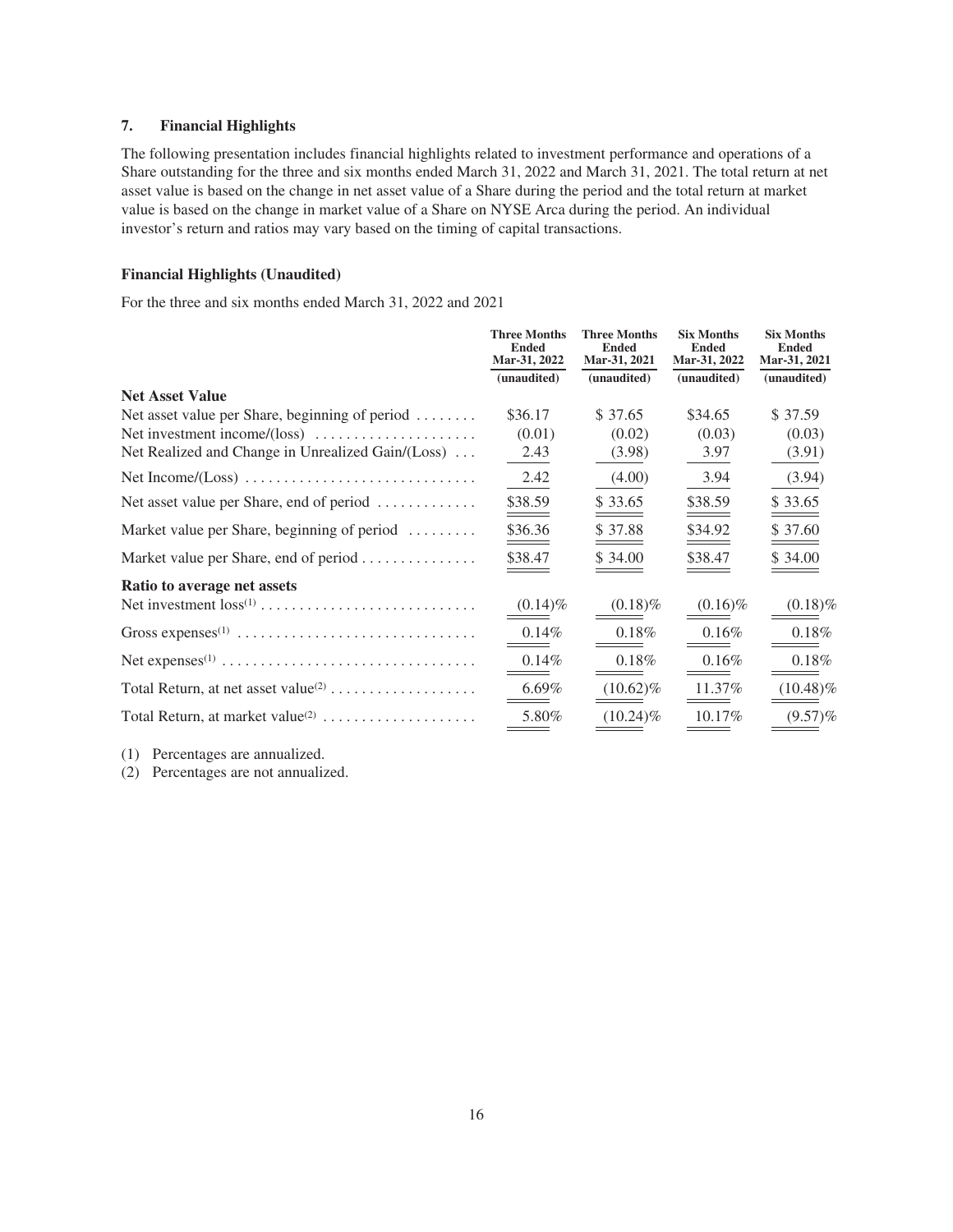# <span id="page-18-0"></span>**Item 2. Management's Discussion and Analysis of Financial Condition and Results of Operations**

*This information should be read in conjunction with the financial statements and notes included in Item 1 of Part I of this Quarterly Report. This Quarterly Report, including the exhibits hereto and the information incorporated by reference herein, contains "forward-looking statements" within the meaning of Section 27A of the Securities Act of 1933, as amended, and Section 21E of the Securities Exchange Act of 1934, as amended, and such forward-looking statements involve risks and uncertainties. Except for historical information, statements about future gold prices, gold bullion sales, foreign currencies (including the Reference Currencies), foreign currency exchange rates, costs, plans, or objectives are forward-looking statements based on our estimates, beliefs, assumptions and projections. Words such as "could," "would," "may," "expect," "project," "intend," "plan," "believe," "seek," "estimate," and "predict," and variations on such words, and similar expressions that reflect our current views with respect to future events and fund performance, are intended to identify such forward-looking statements. These forward-looking statements are only predictions, subject to risks and uncertainties that are difficult to predict and many of which are outside of our control, and actual results could differ materially from those discussed. Important factors that we believe could affect performance and cause results to differ materially from our expectations are described in the sections entitled "Risk Factors" and "Management's Discussion and Analysis of Financial Condition and Results of Operations" in the Annual Report on Form 10-K for the fiscal year ended September 30, 2021, as updated from time to time in World Gold Trust's Securities and Exchange Commission filings.*

#### **Trust Overview**

The World Gold Trust (the "Trust") was formed as a Delaware statutory trust on August 27, 2014. The Trust consists of multiple series (each, a "Fund" and collectively, the "Funds"). Each Fund issues common units of beneficial interest that represent units of fractional undivided beneficial interest in and ownership of such Fund. The term of the Trust and each Fund is perpetual (unless terminated earlier in certain circumstances). The Trust was organized in separate series as a Delaware statutory trust rather than as separate statutory trusts to achieve certain administrative and other efficiencies. The Trust is sponsored by WGC USA Asset Management Company, LLC (the "Sponsor").

The Trust established six separate series, of which only SPDR® Gold MiniShares<sup>SM</sup> Trust ("GLDM") is operational as of March 31, 2022. GLDM commenced operations on June 26, 2018. GLDM's investment objective is for its shares (the "Shares") to reflect the performance of the price of gold, less its expenses.

Gold is held by ICBC Standard Bank Plc (the "Custodian") on behalf of GLDM.

As of the date of this quarterly report, Goldman, Sachs & Co., J.P. Morgan Securities LLC, Merrill Lynch Professional Clearing Corp., Morgan Stanley & Co. LLC, UBS Securities LLC and Virtu Americas LLC are the only Authorized Participants. An updated list of Authorized Participants can be obtained from the Sponsor.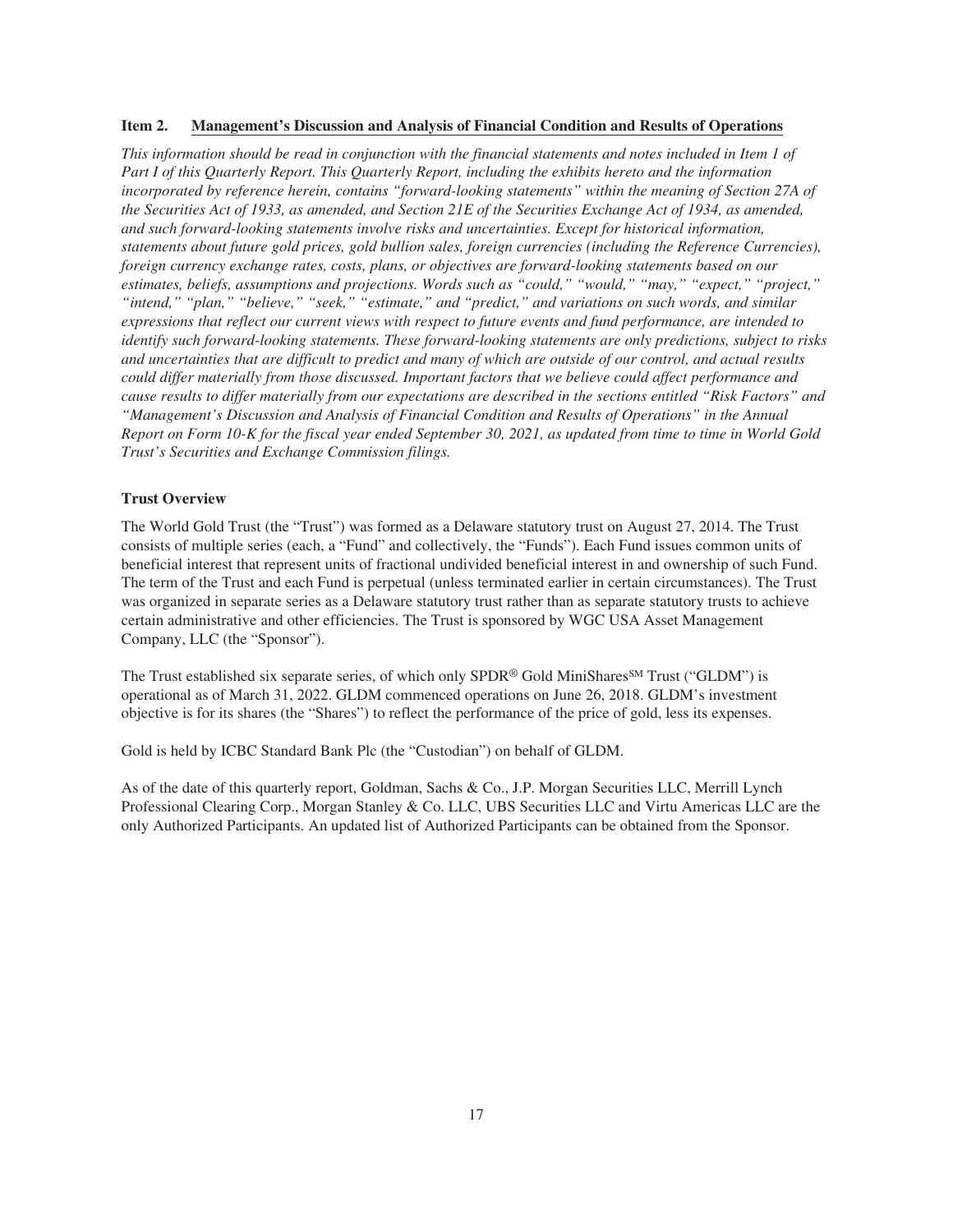Investing in the Shares does not insulate the investor from risks, including price volatility. The following chart illustrates the movement in the market price of the Shares and NAV of the Shares against the corresponding gold price (per 1/100 of an oz. of gold) since the day the Shares first began trading on the NYSE Arca:



**Share price & NAV v. gold price - June 26, 2018 to March 31, 2022**

#### **Critical Accounting Policy**

#### **Valuation of Gold, Definition of NAV**

GLDM values the investment in gold bullion at fair value. BNY Mellon Asset Servicing, a division of The Bank of New York Mellon (the "Administrator"), will value any gold bullion held by GLDM on the basis of the price of an ounce of gold as determined by the ICE Benchmark Administration Limited (the "IBA"). In determining the NAV, the Administrator will value the gold bullion held by GLDM on the basis of the price of an ounce of gold determined by the IBA 3:00 PM auction process (the "LBMA Gold Price PM"). The Administrator will calculate the NAV on each day the NYSE Arca is open for regular trading, at the earlier LBMA Gold Price PM for the day or 12:00 PM New York time. If no LBMA Gold Price (AM or PM) is made on a particular evaluation day or if the LBMA Gold Price PM has not been announced by 12:00 PM New York time on a particular evaluation day, the next most recent LBMA Gold Price AM or PM will be used in the determination of the NAV, unless the Sponsor determines that such price is inappropriate to use as the basis for such determination. Gold held by GLDM is reported at fair value on the Statement of Financial Condition.

Once the value of the gold has been determined, the Administrator subtracts all estimated accrued fees, expenses and other liabilities of GLDM from the total value of the gold and all other assets of GLDM. The resulting figure is the NAV. The NAV is used to compute the Sponsor's fee. The Administrator determines the NAV per Share by dividing the NAV of GLDM by the number of Shares outstanding as of the close of trading on NYSE Arca.

Inspectorate conducts two counts each year of the gold bullion held on behalf of the Trust at the vaults of the Custodian. A complete bar count is conducted once per year and coincides with the Trust's financial year end at September 30<sup>th</sup>. On October 4, 2021, Inspectorate concluded the annual full count of the Trust's gold bullion held by the Custodian. The second count is a random sample count and is conducted at a date which falls within the same financial year and was conducted most recently on May 14, 2021. The results can be found on www.spdrgoldshares.com. The Sponsor generally visits the vaults of the Custodian twice a year as part of its due diligence procedures.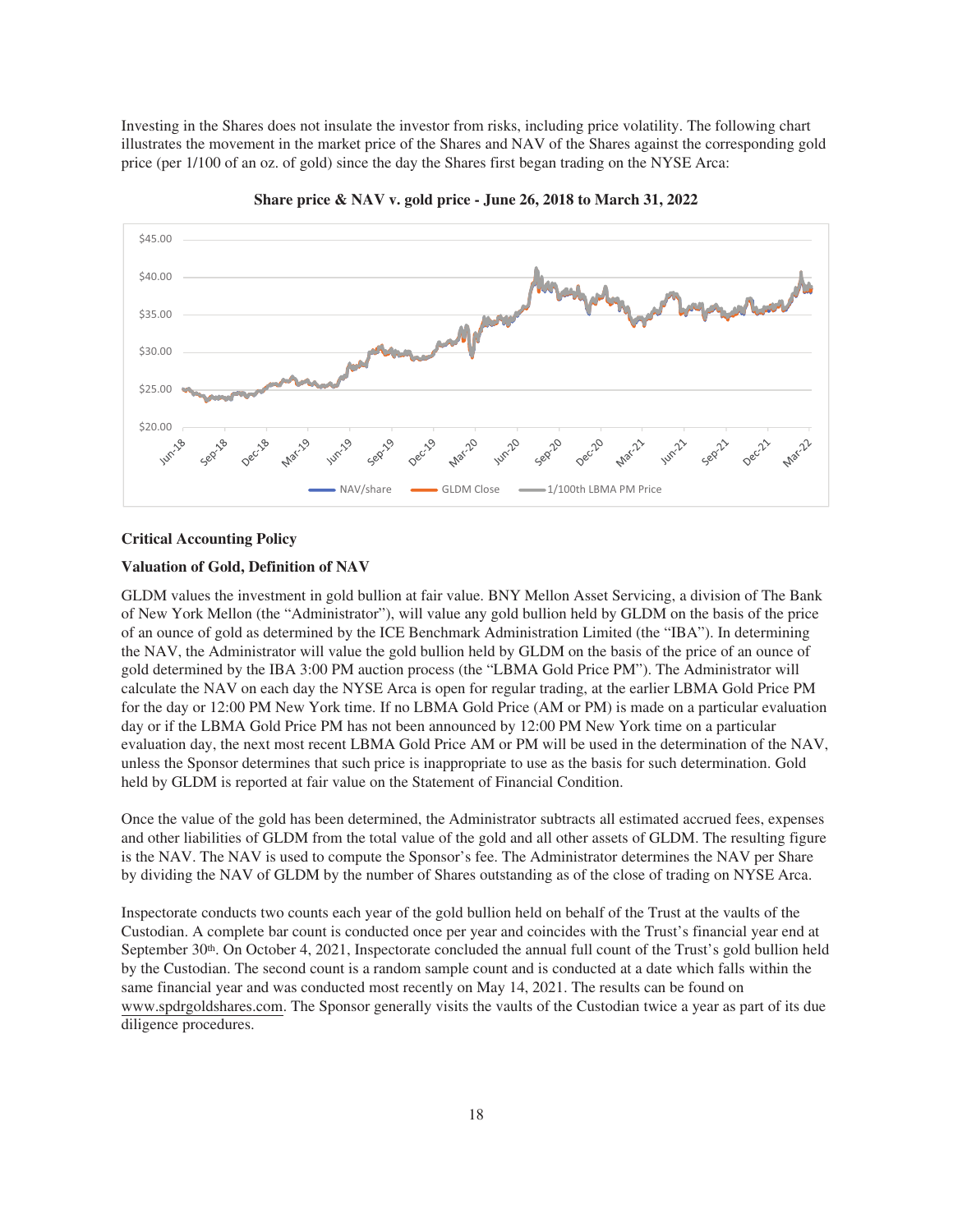#### **Recent Developments**

GLDM as well as the Sponsor and its service providers are vulnerable to the effects of geopolitical events and the continuation of the war in the Ukraine or other hostilities. Geopolitical events and the continuation of the hostilities in the Ukraine or other hostilities could disrupt and potentially impact the business activities of the Sponsor and its service providers and have an adverse effect on GLDM.

In late February 2022, Russia launched an invasion of Ukraine, significantly amplifying already existing geopolitical tensions among Russia and other countries in the region and in the west. The responses of countries and political bodies to Russia's actions, the larger overarching tensions, and Ukraine's military response and the potential for wider conflict may increase financial market volatility generally, have adverse effects on regional and global economic markets, and cause volatility in the price of gold and the price of the Shares. The conflict in Ukraine, along with global political fallout and implications including sanctions, shipping disruptions, collateral war damage, and a potential expansion of the conflict beyond Ukraine's borders, could disturb the gold market. On March 6, 2022, the LBMA suspended its accreditation of six Russian precious metals refiners, hence suspending their access to the world's largest gold market.

War and other geopolitical events in eastern Europe, including but not limited to Russia and Ukraine, may cause volatility in commodity prices including precious metals prices. These events are unpredictable and may lead to extended periods of price volatility. To date, the impact of the conflict in Ukraine has not materially affected the operations of GLDM and has not negatively impacted the price of gold and the price of the Shares.

#### **Results of Operations**

In the three months ended March 31, 2022, 19,000,000 Shares (190 Creation Units) were created in exchange for 377,505.1 ounces of gold, 4,050,000 Shares (40.5 Creation Units) were redeemed in exchange for 80,475.5 ounces of gold and 1,006.2 ounces of gold were sold to pay Sponsor fees. For accounting purposes, GLDM reflects creations and redemptions on the date of receipt of a notification of a creation but does not issue Shares until the requisite amount of gold is received. Upon a redemption, GLDM delivers gold upon receipt of Shares. These creations were completed in the normal course of business.

At March 31, 2022, the amount of gold owned by GLDM and held by the Custodian in its vault was 2,669,407.2 ounces, 100% of which is allocated gold in the form of London Good Delivery gold bars with a market value of \$5,184,388,676 based on the LBMA Gold Price PM on March 31, 2022 (cost — \$4,585,121,287).

As at September 30, 2021, the amount of gold owned by GLDM and held by the custodian in its vault was 2,517,632.7 ounces, 100% of which is allocated gold in the form of London Good Delivery gold bars with a market value of \$4,387,730,778 based on the LBMA Gold Price PM on September 30, 2021 (cost — \$4,237,695,934).

#### *Cash Resources and Liquidity*

At March 31, 2022, GLDM did not have any cash balances. When selling gold to pay expenses, GLDM endeavors to sell the exact amount of gold needed to pay expenses in order to minimize GLDM's holdings of assets other than gold or any gold receivable. As a consequence, we expect that GLDM will not record any net cash flow from its operations and that its cash balance will be zero at the end of each reporting period.

#### *Analysis of Movements in the Price of Gold*

As movements in the price of gold are expected to directly affect the price of the Shares, it is important to understand the recent movements in the price of gold. However, past movements in the price of gold are not indicators of future movements.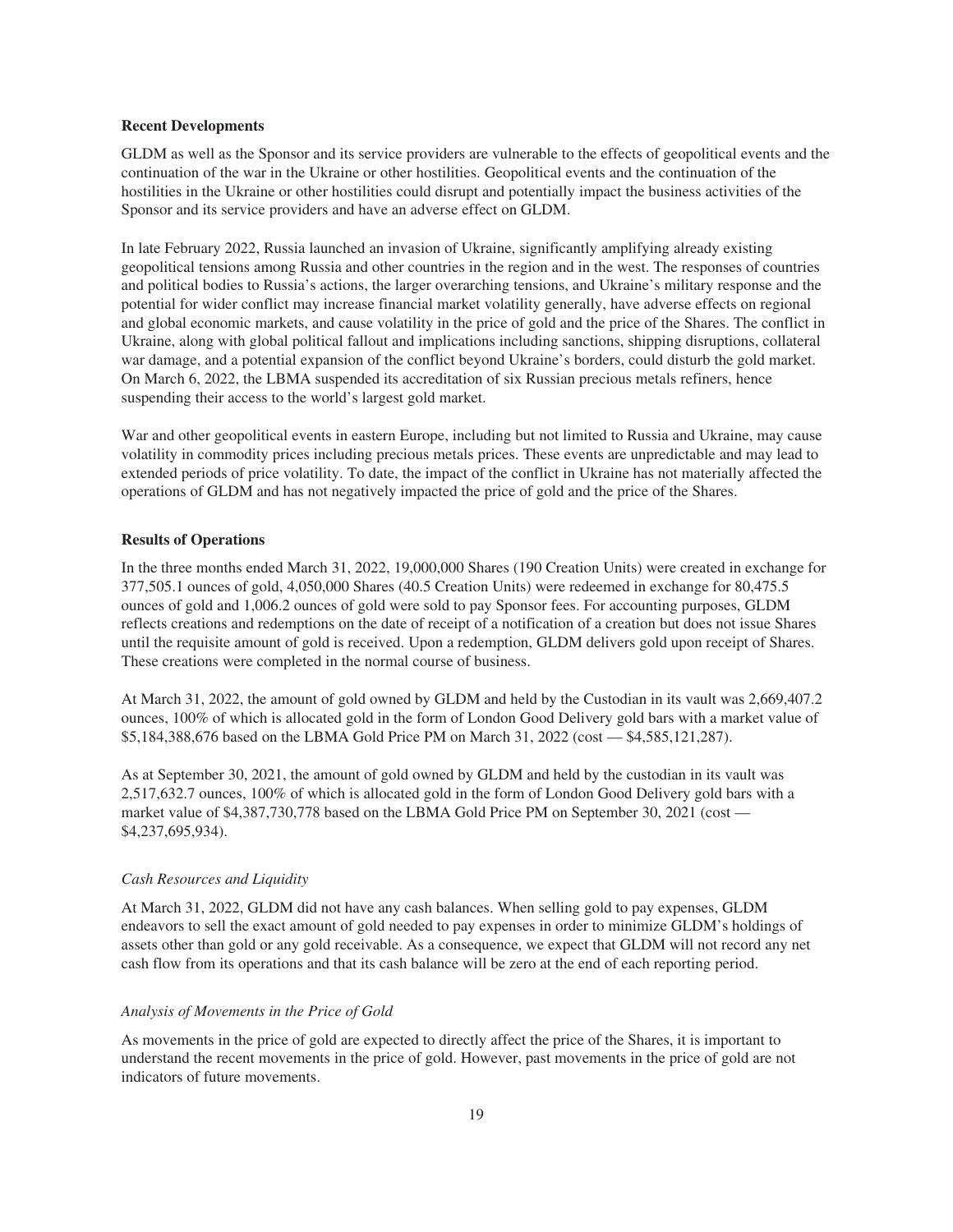The following chart shows movements in the price of gold based on the LBMA Gold Price PM in U.S. dollars per ounce over the period from June 26, 2018 (the first date the Shares began trading on the NYSE Arca) to March 31, 2022.



**Daily Gold Price - June 26, 2018 to March 31, 2022 LBMA Gold Price PM USD**

The average, high, low and end-of-period gold prices for the three and twelve-month periods over the prior three years and for the period from June 26, 2018 (the first date the Shares began trading on the NYSE Arca) through March 31, 2022, based on the LBMA Gold Price PM, were:

| Period                                            | Average    | High                  | Date         | Low        | Date                                                        | End of<br>period | Last<br><b>business</b><br>day $(1)$ |
|---------------------------------------------------|------------|-----------------------|--------------|------------|-------------------------------------------------------------|------------------|--------------------------------------|
| Three months to June $30, 2019$                   |            | \$1,309.39 \$1,431.40 | Jun 25, 2019 | \$1,269.50 | Apr 23, 2019 \$1,409.00                                     |                  | Jun 28, 2019                         |
| Three months to September 30, 2019 $\dots\dots$   |            | \$1,472.47 \$1,546.10 | Sep 4, 2019  | \$1,388.65 | Jul 5, 2019                                                 | \$1,485.30       | Sep 30, 2019                         |
| Three months to December 31, 2019 $\dots\dots$    |            | \$1,480.96 \$1,517.10 | Oct 3, 2019  | \$1,452.05 | Nov 12, 2019                                                | \$1,523.00       | Dec 31, 2019 <sup>(2)</sup>          |
| Three months to March 31, $2020$                  |            | \$1,582.80 \$1,683.65 | Mar 6, 2020  | \$1,474.25 | Mar 19, 2020 \$1,608.95                                     |                  | Mar 31, 2020                         |
| Three months to June 30, $2020$                   |            | \$1,711.13 \$1,771.60 | Jun 29, 2020 | \$1,576.55 | Apr 1, 2020 \$1,768.10                                      |                  | Jun 30, 2020                         |
| Three months to September 30, $2020$              |            | \$1,908.56 \$2,067.15 | Aug 6, 2020  | \$1,771.05 | July 1, 2020 \$1,886.90                                     |                  | Sep 30, 2020                         |
| Three months to December 31, 2020 $\dots\dots$    | \$1,874.23 | \$1,940.80            | Nov 6, 2020  | \$1,762.55 | Nov 30, 2020 \$1,891.10                                     |                  | Dec $31, 2020^{(2)}$                 |
| Three months to March $31, 2021$                  | \$1,794.01 | \$1,943.20            | Jan 4, 2021  | \$1,683.95 | Mar 30, 2021 \$1,691.05                                     |                  | Mar 31, 2021                         |
| Three months to June $30, 2021$                   |            | \$1,816.48 \$1,902.75 | Jun 2, 2021  | \$1,726.05 | Apr 1, 2021 \$1,763.15                                      |                  | Jun 30, 2021                         |
| Three months to September 30, $2021$              |            | \$1,789.52 \$1,829.30 | Jul 29, 2021 | \$1,723.35 | Aug 10, 2021                                                | \$1,742.80       | Sep 30, 2021                         |
| Three months to December 31, 2021                 | \$1,795.25 | 1,864.90              | Nov 17, 2021 | \$1,753.20 | Oct 5, 2021 \$1,820.10                                      |                  | Dec 31, $2021^{(2)}$                 |
| Three months to March 31, $2022$                  | \$1,877.16 | \$2,039.05            | Mar 8, 2022  | \$1,788.15 | Jan 28, 2022 \$1,942.15                                     |                  | Mar 31, 2022                         |
| Twelve months ended March 31, 2020<br>a a a a a a |            | \$1,463.10 \$1,683.65 | Mar 6, 2020  | \$1,269.50 |                                                             |                  | Apr 23, 2019 \$1,608.95 Mar 31, 2020 |
| Twelve months ended March $31, 2021$              | \$1,823.35 | \$2,067.15            | Aug 6, 2020  | \$1,576.55 |                                                             |                  | Apr 1, 2020 \$1,691.05 Mar 31, 2021  |
| Twelve months ended March $31, 2022$              | \$1,819.49 | \$2,039.05            | Mar 8, 2022  | \$1,723.35 | Aug 10, 2021                                                |                  | \$1,942.15 Mar 31, 2022              |
| June 26, 2018 to March 31, 2022                   |            | \$1,609.17 \$2,067.15 |              |            | Aug 6, 2020 \$1,178.40 Aug 17, 2018 \$1,942.15 Mar 31, 2022 |                  |                                      |

(1) The end of period gold price is the LBMA Gold Price PM on the last business day of the period.

(2) There was no LBMA Gold Price PM on the last business day of December 2021, 2020 or 2019. The LBMA Gold Price AM on the last business day of December 2021, 2020 and 2019 was \$1,820.10, \$1,891.10 and \$1,523.00, respectively. The Net Asset Value of GLDM on December 31, 2021, 2020 and 2019 was calculated using the LBMA Gold Price AM.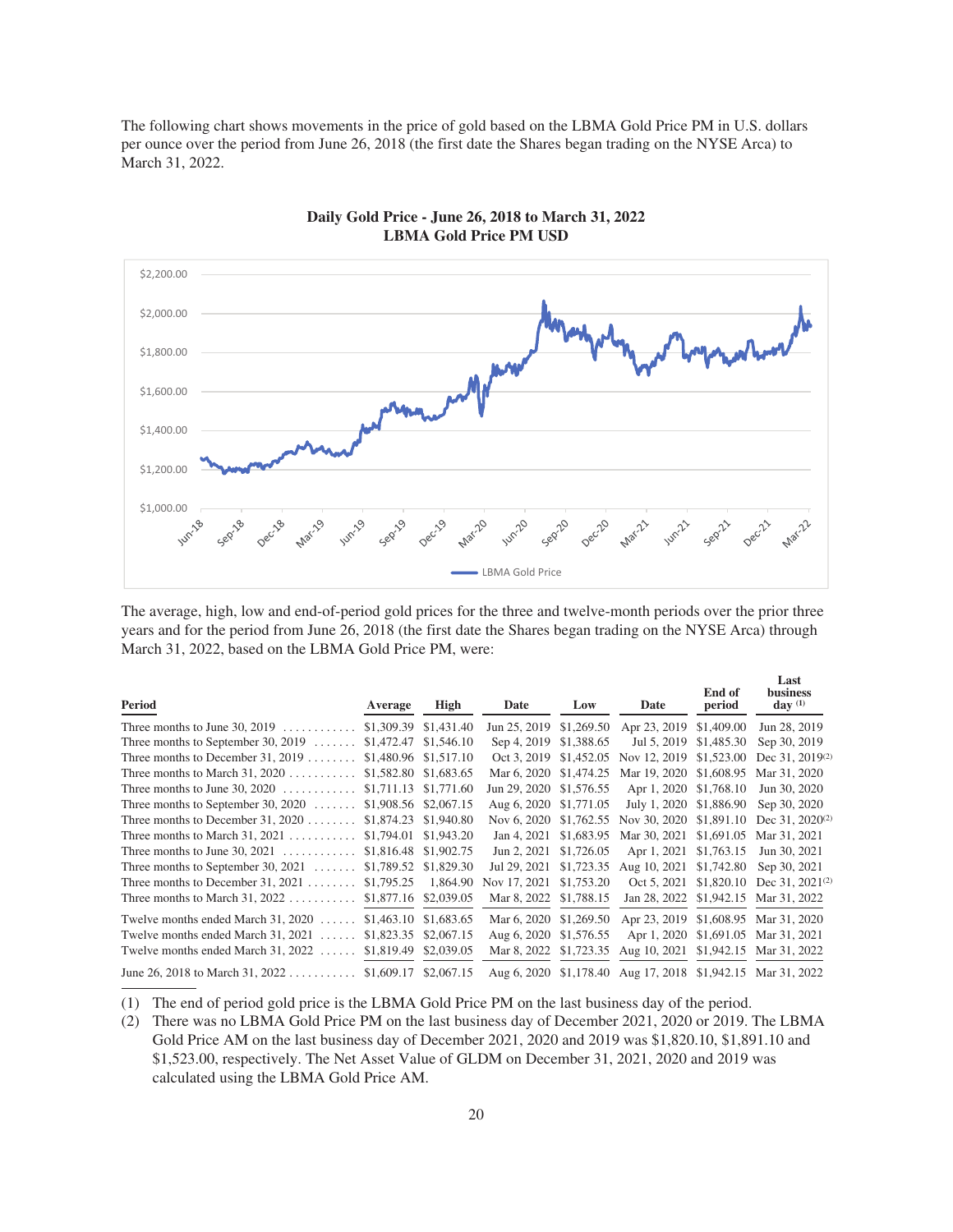#### <span id="page-22-0"></span>**Item 3. Quantitative and Qualitative Disclosures About Market Risk**

GLDM is a passive investment vehicle. Fluctuations in the value of gold bullion will affect the value of Shares which are designed to reflect the performance of the price of gold bullion, less GLDM's expenses.

#### <span id="page-22-1"></span>**Item 4. Controls and Procedures**

#### *Disclosure Controls and Procedures*

The duly authorized officers of the Sponsor, performing functions equivalent to those a principal executive officer and principal financial officer of the Trust would perform if the Trust had any officers, have evaluated the effectiveness of the Trust's disclosure controls and procedures, and have concluded that the disclosure controls and procedures of the Trust were effective as of the end of the period covered by this report. Such disclosure controls and procedures are designed to provide reasonable assurance that information required to be disclosed in the reports that the Trust files or submits under the Securities Exchange Act of 1934, as amended (the "Exchange Act"), are recorded, processed, summarized and reported, within the time period specified in the applicable rules and forms, and that such information is accumulated and communicated to the duly authorized officers of the Sponsor performing functions equivalent to those a principal executive officer and principal financial officer of the Trust would perform if the Trust had any officers, and to the Audit Committee of the Sponsor, as appropriate, to allow timely decisions regarding required disclosure.

The duly authorized officers of the Sponsor, performing functions equivalent to those a principal executive officer and principal financial officer of the Trust would perform if the Trust had any officers, have evaluated the effectiveness of GLDM's disclosure controls and procedures, and have concluded that the disclosure controls and procedures of GLDM were effective as of the end of the period covered by this report. Such disclosure controls and procedures are designed to provide reasonable assurance that information required to be disclosed in the reports that the Trust files or submits under the Exchange Act on behalf of GLDM are recorded, processed, summarized and reported, within the time period specified in the applicable rules and forms, and that such information is accumulated and communicated to the duly authorized officers of the Sponsor performing functions equivalent to those a principal executive officer and principal financial officer of the Trust would perform if the Trust had any officers, and to the Audit Committee of the Sponsor, as appropriate, to allow timely decisions regarding required disclosure.

#### *Internal Control Over Financial Reporting*

There has been no change in the internal control over financial reporting of the Trust that occurred during the most recent fiscal quarter that has materially affected, or is reasonably likely to materially affect, the Trust's internal control over financial reporting.

There has been no change in the internal control over financial reporting of GLDM that occurred during the most recent fiscal quarter that has materially affected, or is reasonably likely to materially affect, GLDM's internal control over financial reporting.

# <span id="page-22-3"></span><span id="page-22-2"></span>**PART II—OTHER INFORMATION:**

**Item 1. Legal Proceedings**

None.

#### <span id="page-22-4"></span>**Item 1A. Risk Factors**

You should carefully consider the factors discussed in Part I, Item 1A. "Risk Factors" in our Annual Report on Form 10-K for the year ended September 30, 2021, which could materially affect our business, financial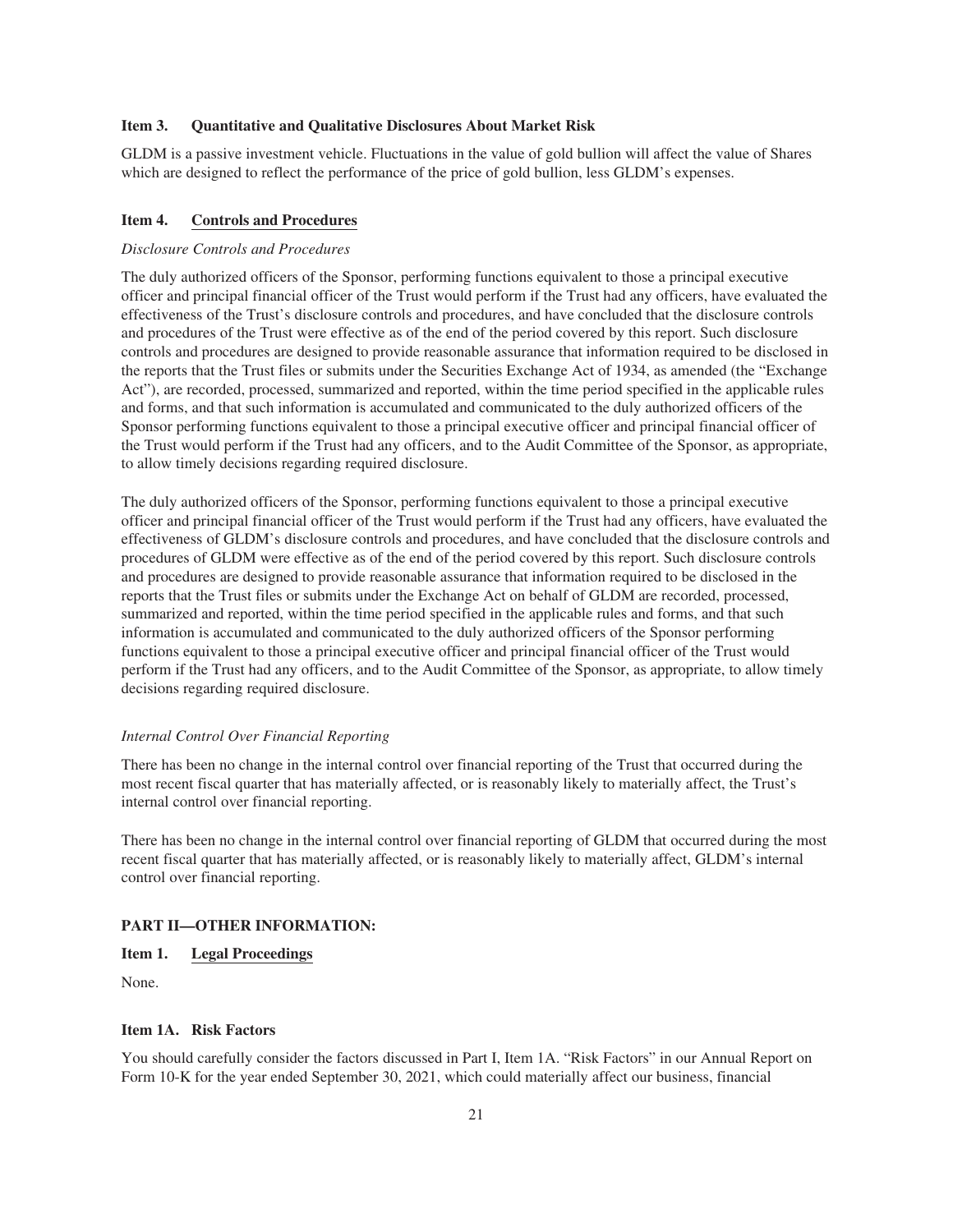condition or future results. There have been no material changes in our risk factors from those disclosed in our 2021 Annual Report on Form 10-K, except for the following:

# *GLDM as well as the Sponsor and its service providers are vulnerable to the effects of geopolitical events and the continuation of the war in Ukraine or other hostilities.*

Geopolitical events and the continuation of the hostilities in Ukraine or other hostilities could disrupt and potentially impact the business activities of the Sponsor and its service providers and have an adverse effect on GLDM.

In late February 2022, Russia launched an invasion of Ukraine, significantly amplifying already existing geopolitical tensions among Russia and other countries in the region and in the west. The responses of countries and political bodies to Russia's actions, the larger overarching tensions, and Ukraine's military response and the potential for wider conflict may increase financial market volatility generally, have adverse effects on regional and global economic markets, and cause volatility in the price of gold and the price of the Shares. The conflict in Ukraine, along with global political fallout and implications including sanctions, shipping disruptions, collateral war damage, and a potential expansion of the conflict beyond Ukraine's borders, could disturb the gold market. On March 6, 2022, the LBMA suspended its accreditation of six Russian precious metals refiners, hence suspending their access to the world's largest gold market.

The risks described in our Annual Report on Form 10-K are not the only risks facing the Trust. Additional risks and uncertainties not currently known to us or that we currently deem to be immaterial also may materially adversely affect our business, financial condition and/or operating results.

#### <span id="page-23-0"></span>**Item 2. Unregistered Sales of Equity Securities and Use of Proceeds**

- a) None.
- b) Not applicable.
- c) Since GLDM commenced operations on June 26, 2018, and in the period from then to March 31, 2022, 320,500,000 Shares (3,205 Creation Units) were created in exchange for 3,401,723.7 ounces of gold and 58,500,000 Shares (585.5 Creation Units) were redeemed in exchange for 703,749.1 ounces of gold.

| Period | <b>Total Number of</b><br><b>Shares</b><br><b>Redeemed</b> | <b>Average Ounces of</b><br>Gold<br><b>Per Share</b> |
|--------|------------------------------------------------------------|------------------------------------------------------|
|        | 800,000                                                    | 0.01987                                              |
|        | 1.250,000                                                  | 0.01987                                              |
|        | 2,000,000                                                  | 0.01987                                              |
|        | 4,050,000                                                  | 0.01987                                              |

#### <span id="page-23-1"></span>**Item 3. Defaults Upon Senior Securities**

None.

# <span id="page-23-2"></span>**Item 4. Mine Safety Disclosures**

Not applicable.

#### <span id="page-23-3"></span>**Item 5. Other Information**

None.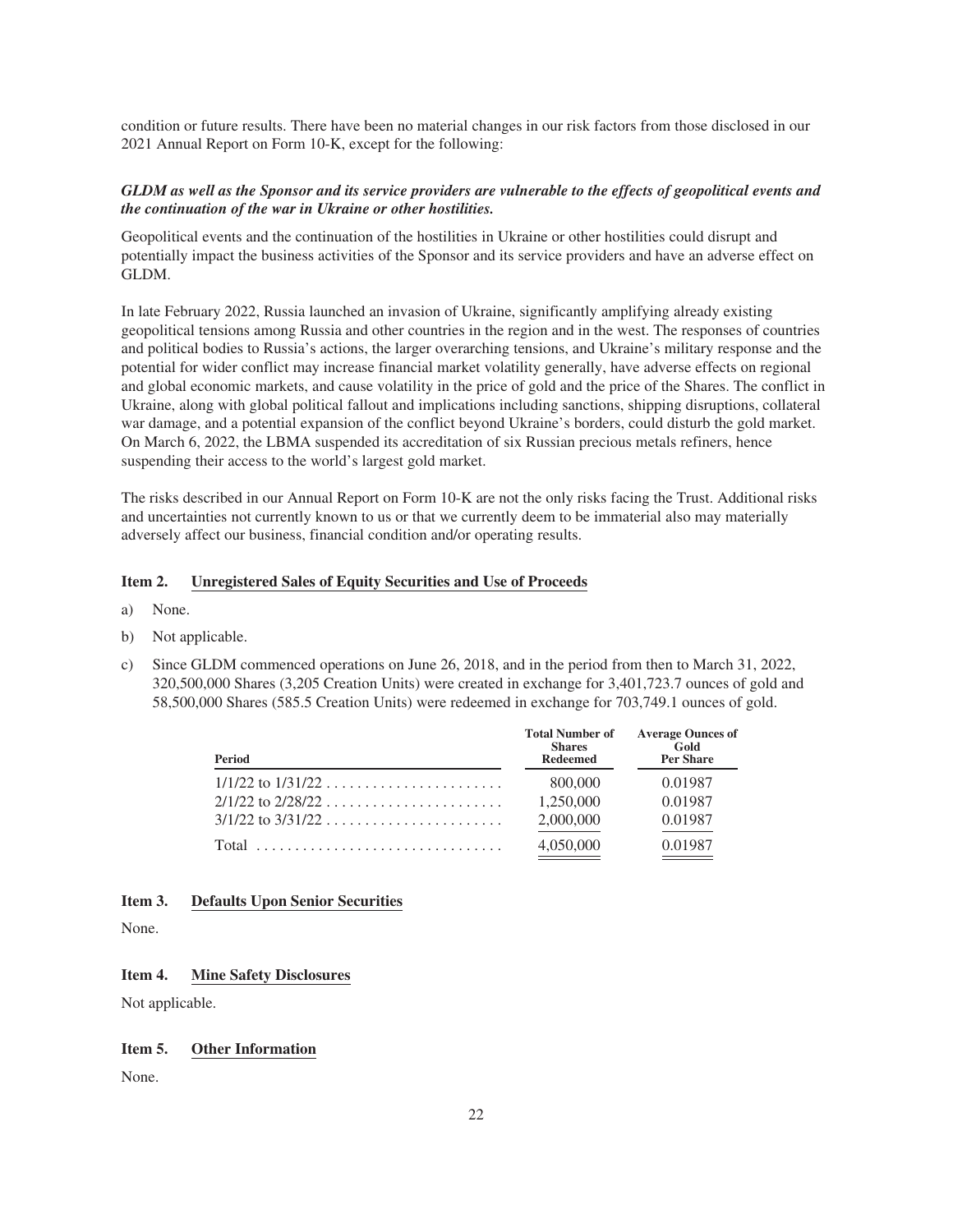# <span id="page-24-0"></span>**Item 6. Exhibits**

The exhibits listed on the accompanying Exhibit Index, and such Exhibit Index, are filed or incorporated by reference as a part of this report.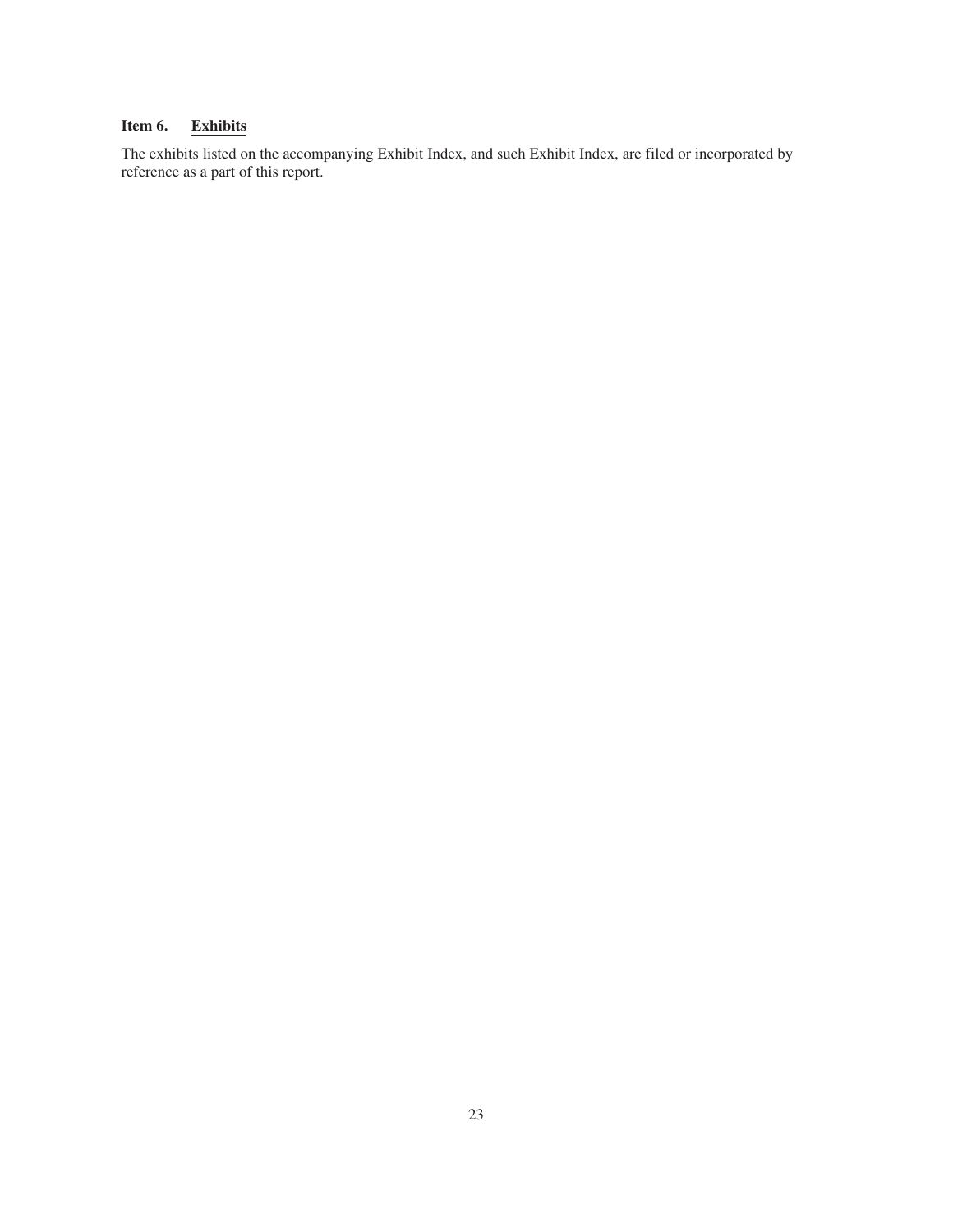# **EXHIBIT INDEX**

| <b>Exhibit</b><br>No. | <b>Description of Exhibit</b>                                                                                                                                                                                                                      |
|-----------------------|----------------------------------------------------------------------------------------------------------------------------------------------------------------------------------------------------------------------------------------------------|
| 31.1                  | Certification of Principal Executive Officer pursuant to Rule 13a-14(a) and 15d-14(a) under the<br>Securities Exchange Act of 1934, as amended, with respect to the Trust's Quarterly Report on<br>Form 10-Q for the quarter ended March 31, 2022. |
| 31.2                  | Certification of Principal Financial Officer pursuant to Rule 13a-14(a) and 15d-14(a) under the<br>Securities Exchange Act of 1934, as amended, with respect to the Trust's Quarterly Report on<br>Form 10-Q for the quarter ended March 31, 2022. |
| 32.1                  | Certification of Principal Executive Officer pursuant to Section 906 of the Sarbanes-Oxley Act of<br>2002, with respect to the Trust's Quarterly Report on Form 10-Q for the quarter ended March 31,<br>2022.                                      |
| 32.2                  | Certification of Principal Financial Officer pursuant to Section 906 of the Sarbanes-Oxley Act of<br>2002, with respect to the Trust's Quarterly Report on Form 10-Q for the quarter ended to<br>March 31, 2022.                                   |
| 101.INS*              | <b>XBRL</b> Instance Document                                                                                                                                                                                                                      |
| 101.SCH*              | <b>XBRL Taxonomy Extension Schema Document</b>                                                                                                                                                                                                     |
| $101.CAL*$            | XBRL Taxonomy Extension Calculation Linkbase Document                                                                                                                                                                                              |
| $101.LAB*$            | XBRL Taxonomy Extension Label Linkbase Document                                                                                                                                                                                                    |
| 101.PRE*              | <b>XBRL Taxonomy Extension Presentation Linkbase Document</b>                                                                                                                                                                                      |
| 101.DEF*              | XBRL Taxonomy Extension Definition Linkbase Document                                                                                                                                                                                               |
| 104.1                 | Cover Page Interactive Data File – The cover page interactive data file does not appear in the<br>interactive data file because its XBRL tags are embedded within the inline XBRL document.                                                        |
|                       | $10.6777$ $0.75$ $1.1$ $0.777$ $1.1$ $1.1$ $0.1$ $1.1$ $1.1$ $0.1$ $1.1$ $1.1$ $0.1$ $1.1$                                                                                                                                                         |

\* Pursuant to Rule 406T of Regulation S-T, these interactive data files are deemed not filed or part of a registration statement or prospectus for purposes of Sections 11 or 12 of the Securities Act of 1933, as amended, are deemed not filed for the purposes of Section 18 of the Securities and Exchange Act of 1934, as amended, and otherwise are not subject to liability under those sections.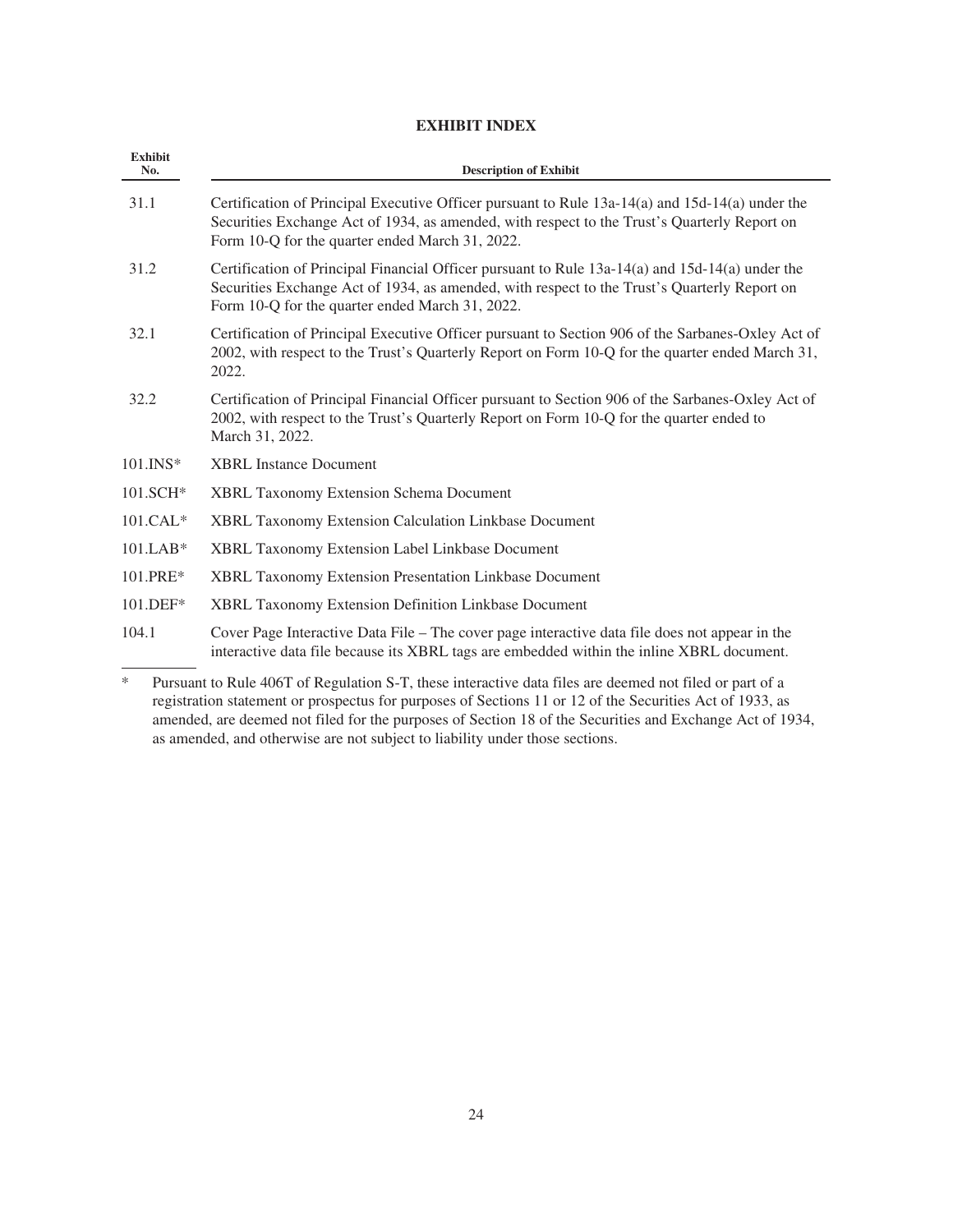#### **SIGNATURES**

<span id="page-26-0"></span>Pursuant to the requirements of the Securities Exchange Act of 1934, the Registrant has duly caused this report to be signed on its behalf by the undersigned in the capacities\* indicated thereunto duly authorized.

> WGC USA Asset Management Company, LLC Sponsor of the World Gold Trust (Registrant)

By: /s/ Joseph R. Cavatoni

Joseph R. Cavatoni Principal Executive Officer and Principal Financial and Accounting Officer \*

Date: May 9, 2022

\* The Registrant is a trust and the persons are signing in their capacities as officers of WGC USA Asset Management Company, LLC, the Sponsor of the Registrant.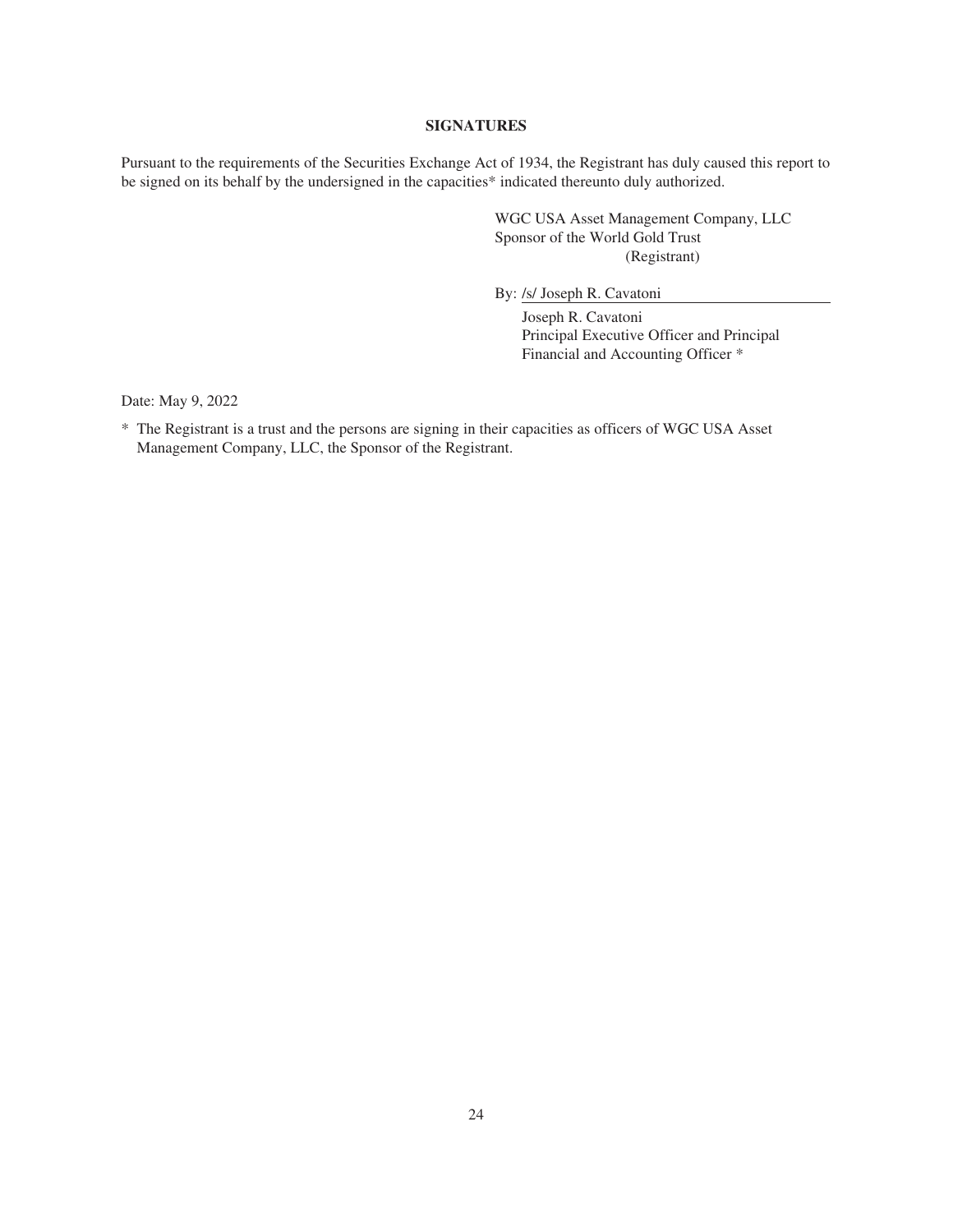# **CERTIFICATION OF PRINCIPAL EXECUTIVE OFFICER PURSUANT TO RULE 13a-14(a) AND 15d-14(a) UNDER THE SECURITIES EXCHANGE ACT OF 1934, AS AMENDED**

I, Joseph R. Cavatoni, certify that:

- 1. I have reviewed this quarterly report on Form 10-Q of World Gold Trust and SPDR® Gold MiniShares<sup>SM</sup> Trust (together, the "Registrant");
- 2. Based on my knowledge, this report does not contain any untrue statement of a material fact or omit to state a material fact necessary to make the statements made, in light of the circumstances under which such statements were made, not misleading with respect to the period covered by this report;
- 3. Based on my knowledge, the financial statements, and other financial information included in this report, fairly present in all material respects the financial condition, results of operations and cash flows of the Registrant as of, and for, the periods presented in this report;
- 4. I am responsible for establishing and maintaining disclosure controls and procedures (as defined in Exchange Act Rules 13a-15(e) and 15d-15(e)) and internal control over financial reporting (as defined in Exchange Act Rules 13a-15(f) and 15d-15(f)) for the Registrant and have:

a. Designed such disclosure controls and procedures, or caused such disclosure controls and procedures to be designed under our supervision, to ensure that material information relating to the Registrant, including its consolidated subsidiaries, is made known to us by others within those entities, particularly during the period in which this report is being prepared;

b. Designed such internal control over financial reporting, or caused such internal control over financial reporting to be designed under our supervision, to provide reasonable assurance regarding the reliability of financial reporting and the preparation of financial statements for external purposes in accordance with generally accepted accounting principles;

c. Evaluated the effectiveness of the Registrant's disclosure controls and procedures and presented in this report our conclusions about the effectiveness of the disclosure controls and procedures, as of the end of the period covered by this report based on such evaluation; and

d. Disclosed in this report any change in the Registrant's internal control over financial reporting that occurred during the Registrant's most recent fiscal quarter (the Registrant's fourth fiscal quarter in the case of an annual report) that has materially affected, or is reasonably likely to materially affect, the Registrant's internal control over financial reporting; and

5. I have disclosed, based on my most recent evaluation of internal control over financial reporting, to the auditors of the Registrant's and the audit committee of the Registrant's board of directors (or persons performing the equivalent functions):

a. All significant deficiencies and material weaknesses in the design or operation of internal control over financial reporting which are reasonably likely to adversely affect the Registrant's ability to record, process, summarize and report financial information; and

b. Any fraud, whether or not material, that involves persons who have a significant role in the Registrant's internal control over financial reporting.

Date: May 9, 2022

/s/ Joseph R. Cavatoni

Joseph R. Cavatoni\*\*

Principal Executive Officer

- The originally executed copy of this Certification will be maintained at the Sponsor's offices and will be made available for inspection upon request.
- \*\* The Registrant is a trust and Mr. Cavatoni is signing in his capacity as Principal Executive Officer of WGC USA Asset Management Company, LLC, the Sponsor of the Registrant.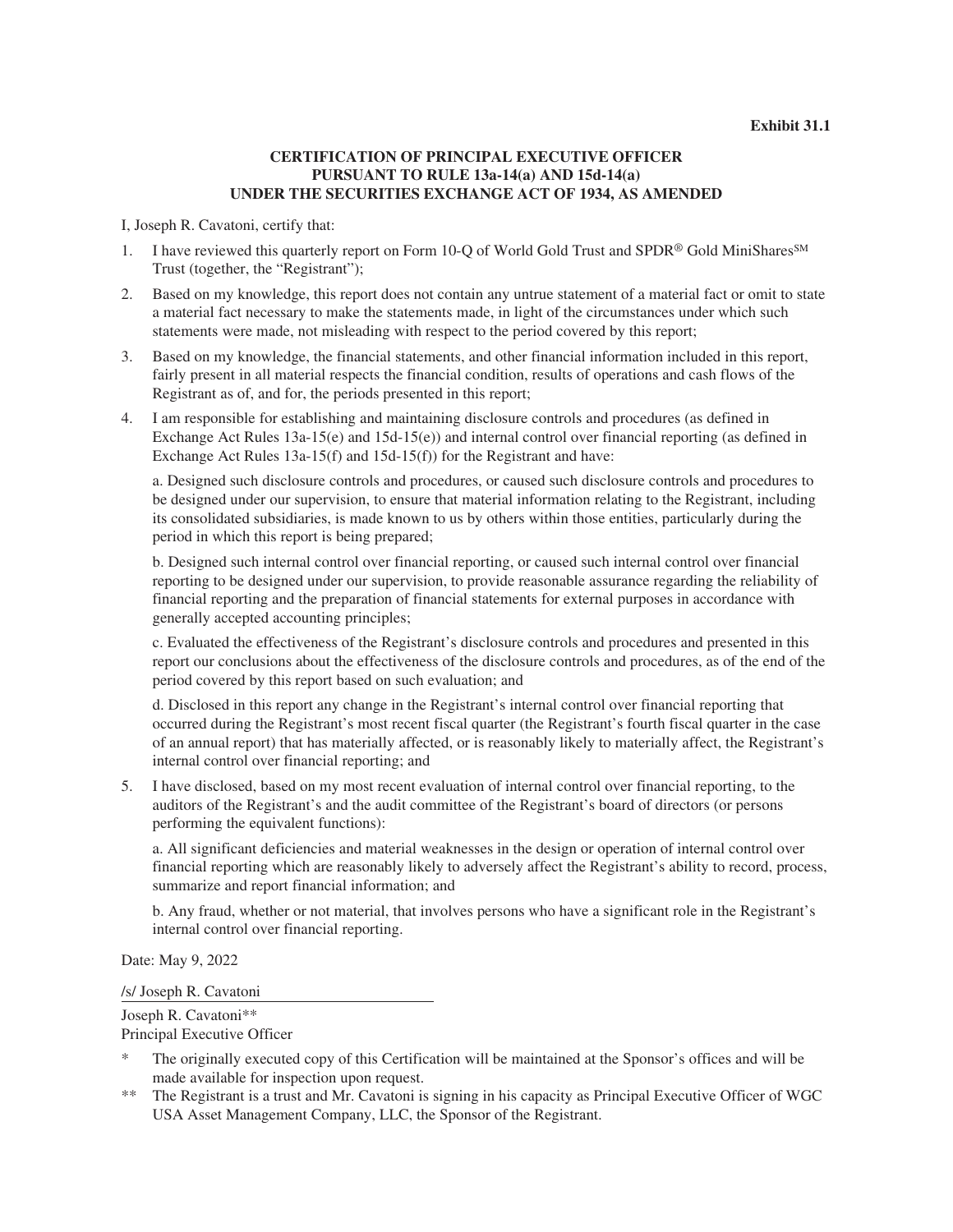# **CERTIFICATION OF PRINCIPAL FINANCIAL OFFICER PURSUANT TO RULE 13a-14(a) AND 15d-14(a) UNDER THE SECURITIES EXCHANGE ACT OF 1934, AS AMENDED**

I, Joseph R. Cavatoni, certify that:

- 1. I have reviewed this quarterly report on Form 10-Q of the World Gold Trust and SPDR® Gold MiniSharesSM Trust (together, the "Registrant").
- 2. Based on my knowledge, this report does not contain any untrue statement of a material fact or omit to state a material fact necessary to make the statements made, in light of the circumstances under which such statements were made, not misleading with respect to the period covered by this report;
- 3. Based on my knowledge, the financial statements, and other financial information included in this report, fairly present in all material respects the financial condition, results of operations and cash flows of the Registrant as of, and for, the periods presented in this report;
- 4. I am responsible for establishing and maintaining disclosure controls and procedures (as defined in Exchange Act Rules 13a-15(e) and 15d-15(e)) and internal control over financial reporting (as defined in Exchange Act Rules 13a-15(f) and 15d-15(f)) for the Registrant and have:

a. Designed such disclosure controls and procedures, or caused such disclosure controls and procedures to be designed under our supervision, to ensure that material information relating to the Registrant, including its consolidated subsidiaries, is made known to us by others within those entities, particularly during the period in which this report is being prepared;

b. Designed such internal control over financial reporting, or caused such internal control over financial reporting to be designed under our supervision, to provide reasonable assurance regarding the reliability of financial reporting and the preparation of financial statements for external purposes in accordance with generally accepted accounting principles;

c. Evaluated the effectiveness of the Registrant's disclosure controls and procedures and presented in this report our conclusions about the effectiveness of the disclosure controls and procedures, as of the end of the period covered by this report based on such evaluation; and

d. Disclosed in this report any change in the Registrant's internal control over financial reporting that occurred during the Registrant's most recent fiscal quarter (the Registrant's fourth fiscal quarter in the case of an annual report) that has materially affected, or is reasonably likely to materially affect, the Registrant's internal control over financial reporting; and

5. I have disclosed, based on my most recent evaluation of internal control over financial reporting, to the auditors of the Registrant's and the audit committee of the Registrant's board of directors (or persons performing the equivalent functions):

a. All significant deficiencies and material weaknesses in the design or operation of internal control over financial reporting which are reasonably likely to adversely affect the Registrant's ability to record, process, summarize and report financial information; and

b. Any fraud, whether or not material, that involves persons who have a significant role in the Registrant's internal control over financial reporting.

Date: May 9, 2022

/s/ Joseph R. Cavatoni

Joseph R. Cavatoni\*\* Principal Financial and Accounting Officer

- The originally executed copy of this Certification will be maintained at the Sponsor's offices and will be made available for inspection upon request.
- \*\* The Registrant is a trust and Mr. Cavatoni is signing in his capacity as Principal Financial and Accounting Officer of WGC USA Asset Management Company, LLC, the Sponsor of the Registrant.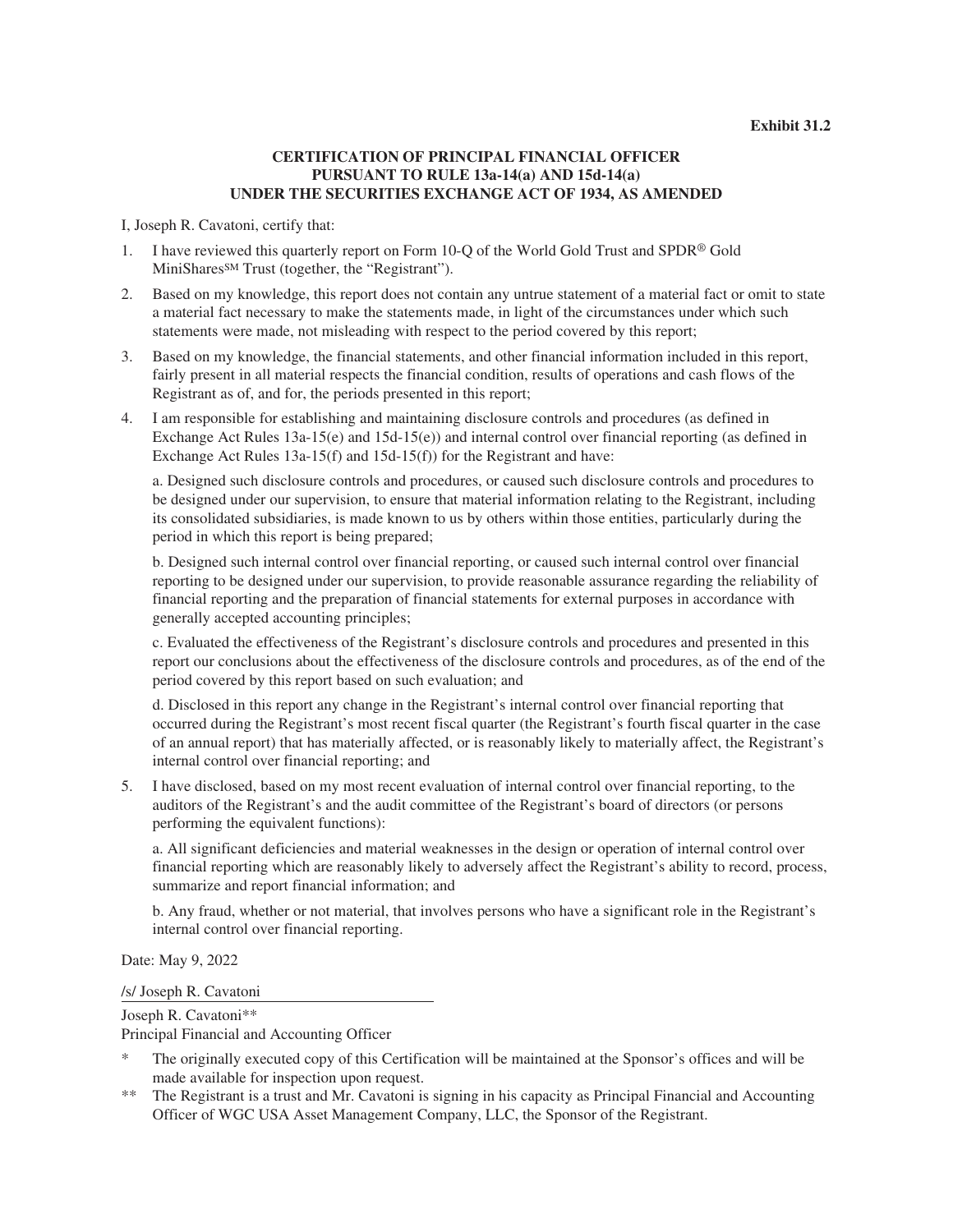# **CERTIFICATION PURSUANT TO 18 U.S.C. SECTION 1350 AS ADOPTED PURSUANT TO SECTION 906 OF THE SARBANES-OXLEY ACT OF 2002**

In connection with the Quarterly Report of World Gold Trust (the "Trust" or "Registrant") on Form 10-Q for the quarter ended March 31, 2022 as filed with the Securities and Exchange Commission on the date hereof (the "Report"), I, Joseph R. Cavatoni, principal executive officer of WGC USA Asset Management Company, LLC, the Sponsor of the Trust, certify, pursuant to 18 U.S.C. § 1350, as adopted pursuant to § 906 of the Sarbanes-Oxley Act of 2002, that:

(1) The Report fully complies with the requirements of section 13(a) or 15(d) of the Securities Exchange Act of 1934; and

(2) The information contained in the Report fairly presents, in all material respects, the financial condition and results of operations of the Registrant.

/s/ Joseph R. Cavatoni

Joseph R. Cavatoni\*\* Principal Executive Officer May 9, 2022

- \* The originally executed copy of this Certification will be maintained at the Sponsor's offices and will be made available for inspection upon request.
- \*\* The Registrant is a trust and Mr. Cavatoni is signing in his capacity as Principal Executive Officer of WGC USA Asset Management Company, LLC, the Sponsor of the Trust.